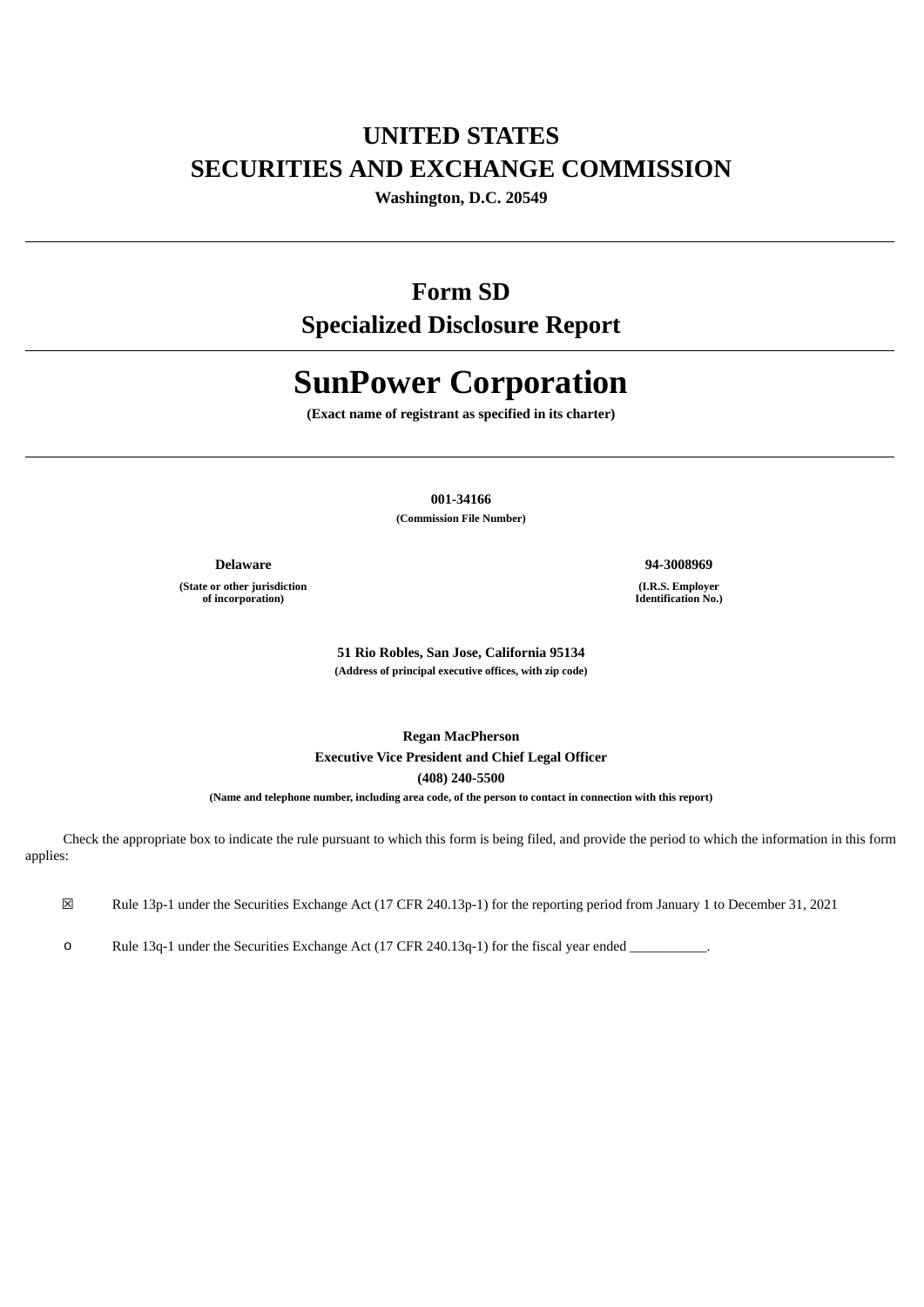#### **Section 1 – Conflict Minerals Disclosure**

## **Item 1.01 Conflict Minerals Disclosure and Report**

As provided for in Rule 13p-1 under the Securities Exchange Act of 1934, as amended, and Form SD, a Conflict Minerals Report is provided as an exhibit to this Form SD and is available on SunPower Corporation's (the "Company's") website at http://investors.sunpower.com/. The information contained on the Company's website is not incorporated by reference into this Form SD or the Company's Conflict Minerals Report and should not be considered part of this Form SD or the Conflict Minerals Report.

Information concerning conflict minerals from recycled or scrap sources that may be contained in the Company's in-scope products is included in the Conflict Minerals Report and is incorporated in this Form SD by reference.

#### **Item 1.02 Exhibit**

The Conflict Minerals Report provided for in Item 1.01 is filed as Exhibit 1.01 to this Form SD.

#### **Section 2 - Resource Extraction Issuer Disclosure**

| <b>Item 2.01</b>            | <b>Resource Extraction Issuer Disclosure and Report</b> |  |  |
|-----------------------------|---------------------------------------------------------|--|--|
| Not applicable.             |                                                         |  |  |
| <b>Section 3 – Exhibits</b> |                                                         |  |  |
| <b>Item 3.01</b>            | <b>Exhibits</b>                                         |  |  |

| Exhibit No. | Description                                                             |
|-------------|-------------------------------------------------------------------------|
| 1.01        | Conflict Minerals Report for the calendar year ended December 31, 2021. |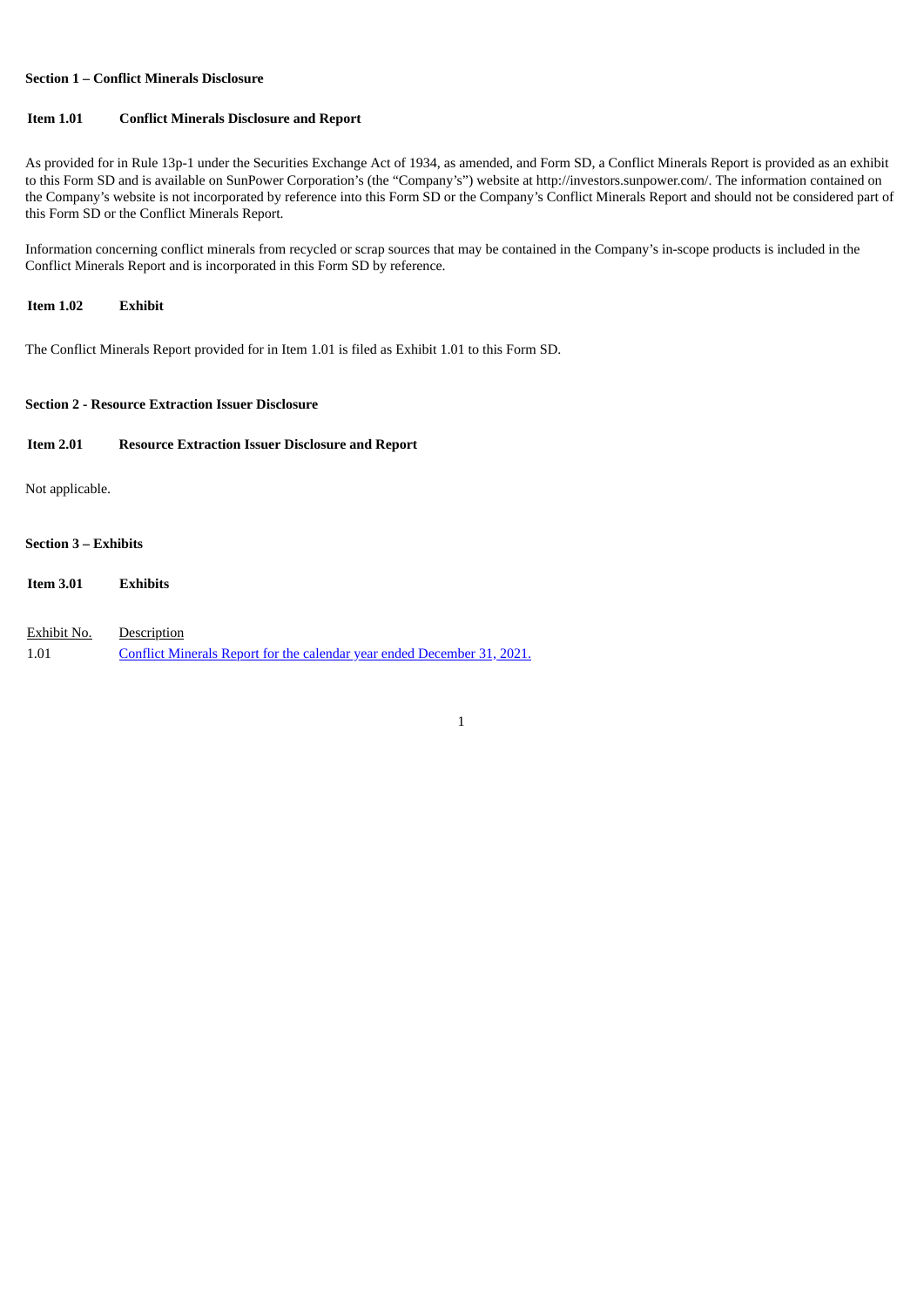### **SIGNATURE**

Pursuant to the requirements of the Securities Exchange Act of 1934, the Registrant has duly caused this report to be signed on its behalf by the undersigned hereunto duly authorized.

**SUNPOWER CORPORATION**

By: <u>/S/ REGAN MACPHERSON</u> Dated: May 27, 2022

Name: **Regan MacPherson**

Title: **Executive Vice President and Chief Legal Officer**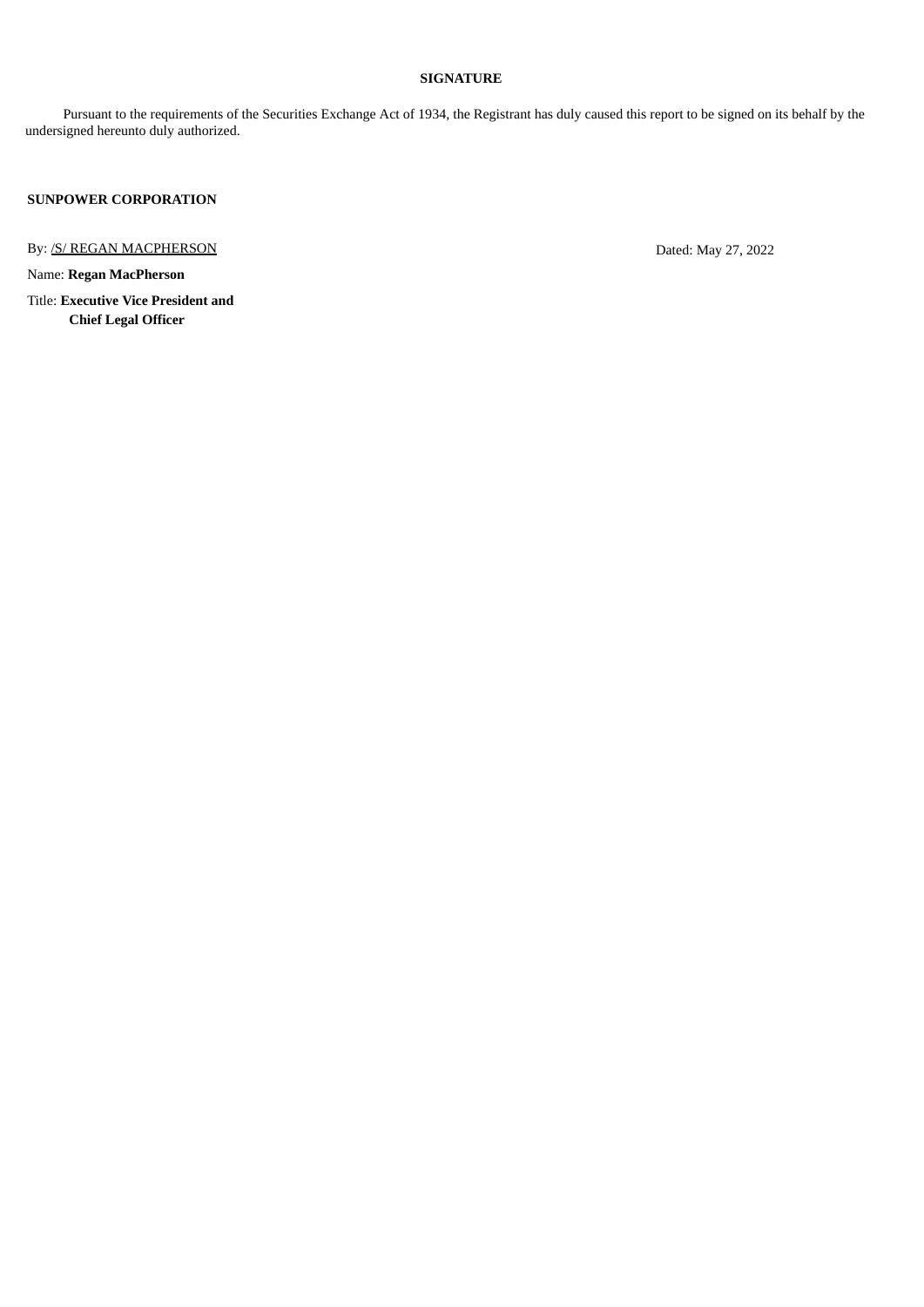## **EXHIBIT INDEX**

Exhibit No. Description 1.01 Conflict Minerals Report for the calendar year ended [December](#page-4-0) 31, 2021.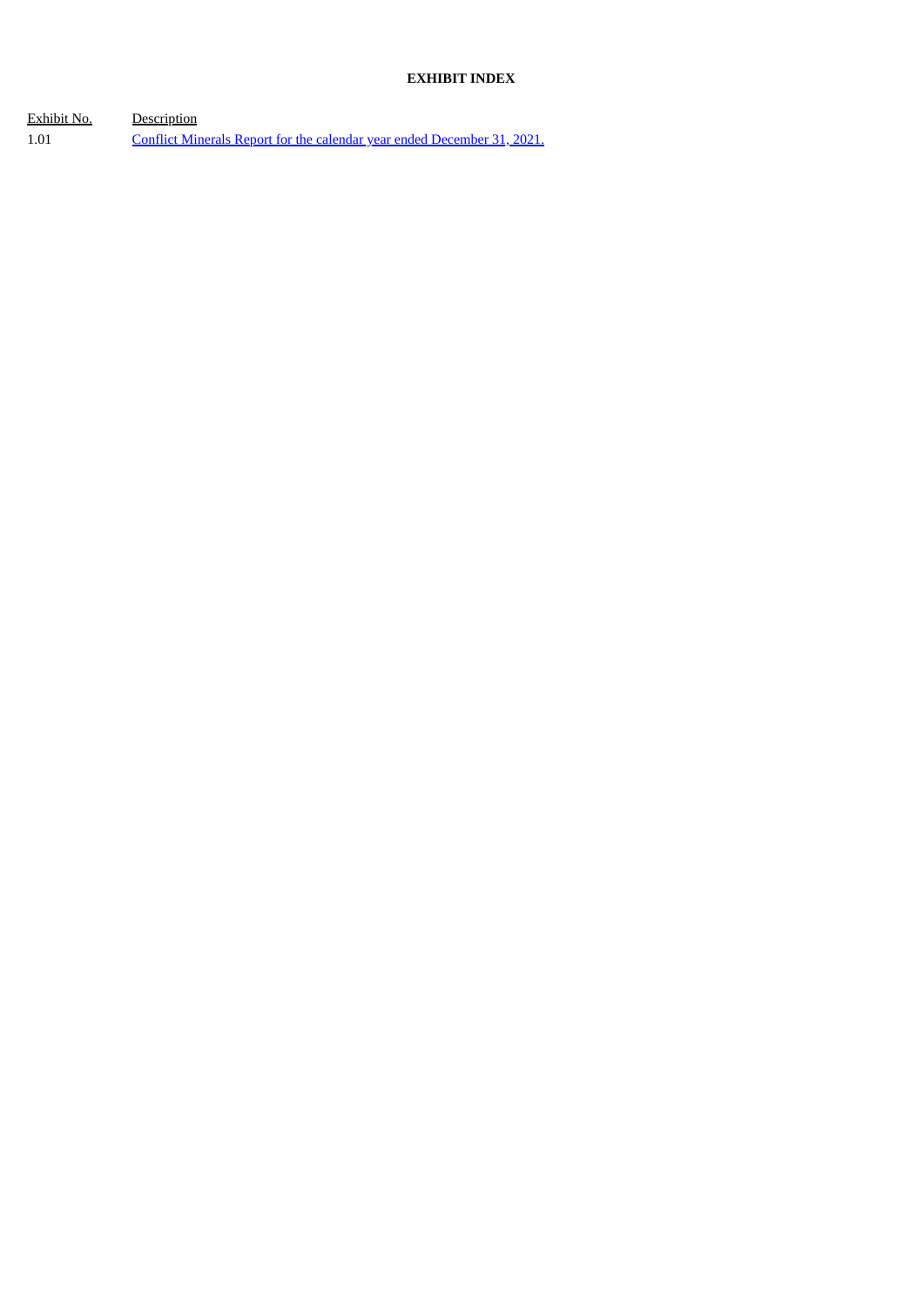#### **Conflict Minerals Report**

<span id="page-4-0"></span>SunPower Corporation has included this Conflict Minerals Report as an exhibit to its Form SD for 2021 as provided for in Rule 13p-1 under the Securities Exchange Act of 1934, as amended (the "Exchange Act"), and Form SD (collectively, the "Conflict Minerals Rule"). The date of filing of this Conflict Minerals Report is May 27, 2022.

Unless the context indicates otherwise, the term "SunPower" refers to SunPower Corporation and its consolidated subsidiaries, and "Service Provider" refers to the third party retained by SunPower to assist with supplier outreach and data validation of the responses received from suppliers. Some of the compliance activities described in this Conflict Minerals Report were performed by the Service Provider in coordination with SunPower. As used herein and consistent with the Conflict Minerals Rule, "Conflict Minerals" or "3TG" are columbite-tantalite (coltan), cassiterite, gold, wolframite and the derivatives tantalum, tin and tungsten, without regard to the location of origin of the minerals or derivative metals.

This Conflict Minerals Report can be found on the SunPower website at: http://investors.sunpower.com/sec.cfm.

#### **Forward-Looking Statements**

This document contains forward-looking statements within the meaning of Section 27A of the Securities Act of 1933, as amended (the "Securities Act"), and Section 21E of the Exchange Act. In particular, statements contained in this document that are not historical facts, including, but not limited to, statements concerning the additional steps that SunPower intends to take to mitigate the risk that its necessary 3TG benefit armed groups, constitute forward-looking statements and are made under the safe harbor provisions of Section 27A of the Securities Act and Section 21E of the Exchange Act.

Forward-looking statements are subject to risks and uncertainties that could cause actual actions or performance to differ materially from those expressed in the forward-looking statements. These risks and uncertainties may include, but are not limited to, (1) the continued implementation of satisfactory traceability and other compliance measures by SunPower's direct and indirect suppliers on a timely basis or at all, (2) whether smelters and refiners and other market participants responsibly source 3TG, and (3) political, regulatory, and economic developments, whether in the Democratic Republic of the Congo (the "DRC") or an adjoining country (collectively, the "Covered Countries"), the United States or elsewhere. SunPower cautions readers not to place undue reliance on any forward-looking statements, which only speak as of the date made. SunPower undertakes no obligation to update any forwardlooking statement to reflect events or circumstances after the date on which such statement is made.

#### **Overview; SunPower's Products and Applicability of the Conflict Minerals Rule**

SunPower is a leading solar technology and energy services provider that offers fully integrated solar, storage and home energy solutions to customers primarily in the United States and Canada through an array of hardware, software, and financing options and "Smart Energy" solutions. Our Smart Energy initiative is designed to add layers of intelligent control to homes, buildings, and grids—all personalized through easy-to-use customer interfaces. SunPower products include solar panels and balance of systems components that can include inverters, combiner boxes, racking systems, mechanical and motorized systems, and electrical tracking, monitoring and controller systems. Each of the product areas that SunPower manufactures and contracts to manufacture contains 3TG necessary to the functionality or production of such products. However, 3TG content continues to represent a small portion of the materials content of SunPower's products.

For a further discussion of SunPower's products, see its Annual Report on Form 10-K for the fiscal year ended January 2, 2022. The information contained in the Form 10-K is not incorporated by reference into this Conflict Minerals Report or SunPower's Form SD for 2021 and should not be considered part of this Conflict Minerals Report or the Form SD.

SunPower is multiple levels removed from the mining of minerals (3TG or otherwise). SunPower does not make purchases of raw ore or refined minerals directly from smelters or refiners and makes no purchases in the Covered Countries. However, through the efforts described in this Conflict Minerals Report, SunPower seeks to ensure its suppliers are sourcing responsibly.

SunPower does not seek to embargo sourcing of 3TG from the Covered Countries and encourages its suppliers to continue to source 3TG responsibly from the region.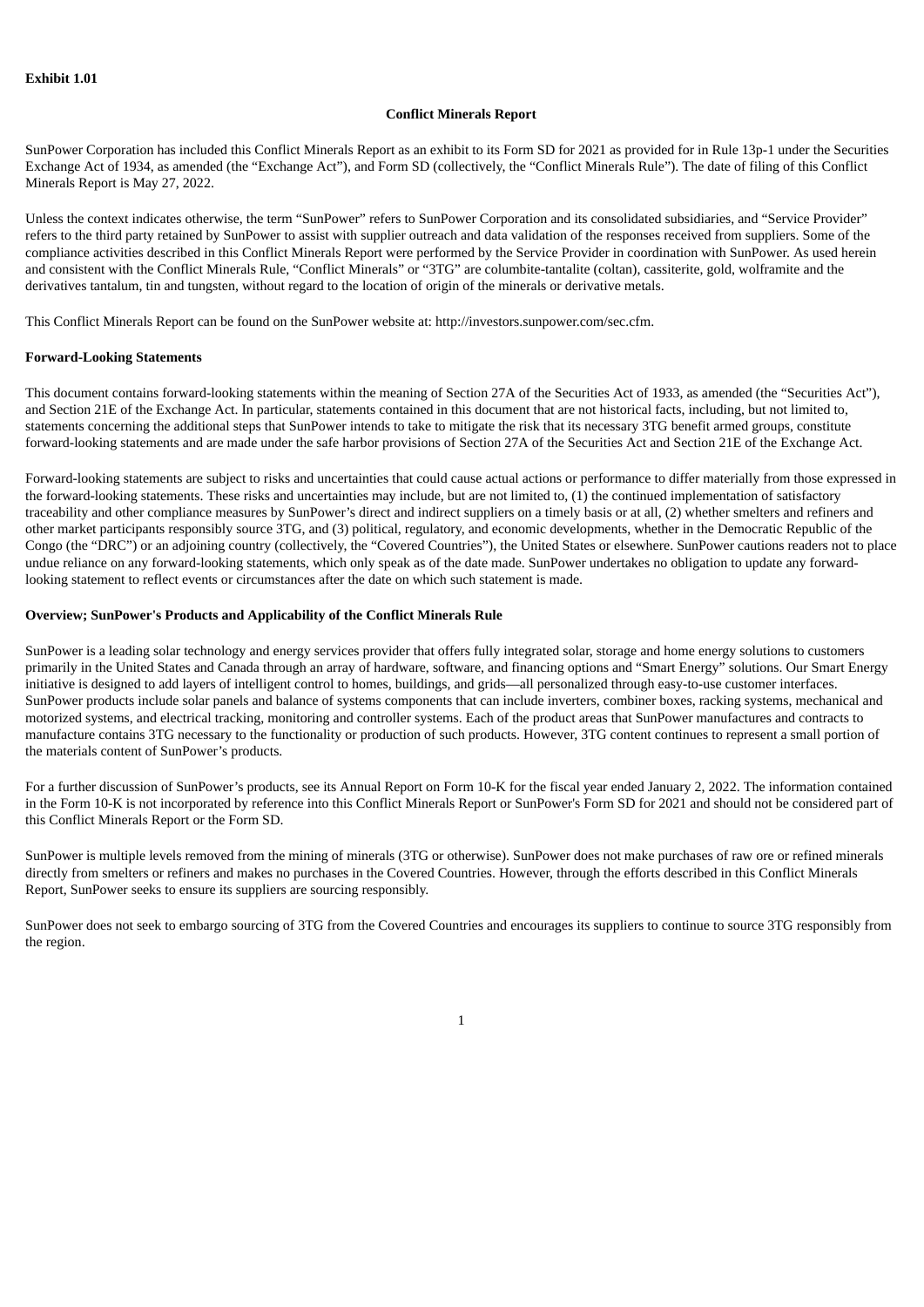#### **Reasonable Country of Origin Inquiry**

To complete the "reasonable country of origin inquiry" (the "RCOI") required by the Conflict Minerals Rule, SunPower and its Service Provider engaged with suppliers to collect information about the presence and source of 3TG used in products and components supplied to SunPower. For its RCOI, to the extent applicable, SunPower utilized the same processes and procedures as for its due diligence, in particular Steps 1 and 2 of the OECD Guidance (as defined below), which are discussed later in this Conflict Minerals Report. For 2021, SunPower surveyed 15 suppliers as part of its RCOI.

The results of SunPower's RCOI are discussed under "Findings Concerning Smelters and Refiners and Country of Origin Information."

#### **Due Diligence Measures**

#### **Due Diligence Measures**

#### *Design Framework*

SunPower utilizes due diligence measures for 3TG that are intended to conform with, in all material respects, the criteria set forth in the Organisation for Economic Co-operation and Development's Due Diligence Guidance for Responsible Supply Chains of Minerals from Conflict-Affected and High-Risk Areas, including the Supplement on Tin, Tantalum and Tungsten and the Supplement on Gold (Third Edition) (the "OECD Guidance"). The OECD Guidance established a five-step framework for due diligence as a basis for responsible global supply chain management of minerals from conflict-affected and high-risk areas. Application of the framework constitutes a part of the program that SunPower has put in place to help ensure that the 3TG contained in its products are responsibly sourced.

#### *Diligence Program*

In furtherance of SunPower's 3TG due diligence, it performed the due diligence measures discussed below for 2021.

#### *Compliance Team*

In support of its compliance efforts, SunPower has a compliance team that is charged with overseeing, implementing and providing feedback on its 3TG compliance strategy. The team consists of staff from SunPower's operations groups, under executive leadership. The members of the team and selected other internal personnel are expected to be familiar with the Conflict Minerals Rule, the OECD Guidance, SunPower's compliance plan, and the procedures for reviewing and validating supplier responses to SunPower's inquiries. SunPower also utilized the Service Provider and specialist outside counsel to assist with and/or to advise it on certain aspects of its compliance.

#### *Conflict Minerals Policy; Training Resources; Grievance Mechanism*

SunPower maintains a Conflict Minerals Policy. Under the Conflict Minerals Policy, SunPower suppliers are required to acknowledge SunPower's Supplier Sustainability Guidelines, which incorporates the Conflict Minerals Policy. Under the Conflict Minerals Policy, SunPower reserves the right to request additional documentation from its suppliers regarding the source of any 3TG included in their products. In addition, SunPower reserves the right to ask suppliers to maintain traceability data for a minimum of five years. The Conflict Minerals Policy indicates that SunPower will evaluate its relationships with its suppliers on an ongoing basis to ensure continued compliance with the Conflict Minerals Policy.

The Conflict Minerals Policy is communicated internally to SunPower's supply chain employees and to suppliers. In addition, the Conflict Minerals Policy is posted on SunPower's website at https://us.sunpower.com/sites/default/files/media-library/compliance-briefs/cb-sunpower-conflict-minerals-policy.pdf.

In an effort to increase supplier awareness about Conflict Minerals and related regulatory requirements, provide answers to frequently asked questions concerning 3TG mineral tracing, and ultimately improve the accuracy and completeness of supplier responses, suppliers that were part of SunPower's outreach received access to the Service Provider's online resources.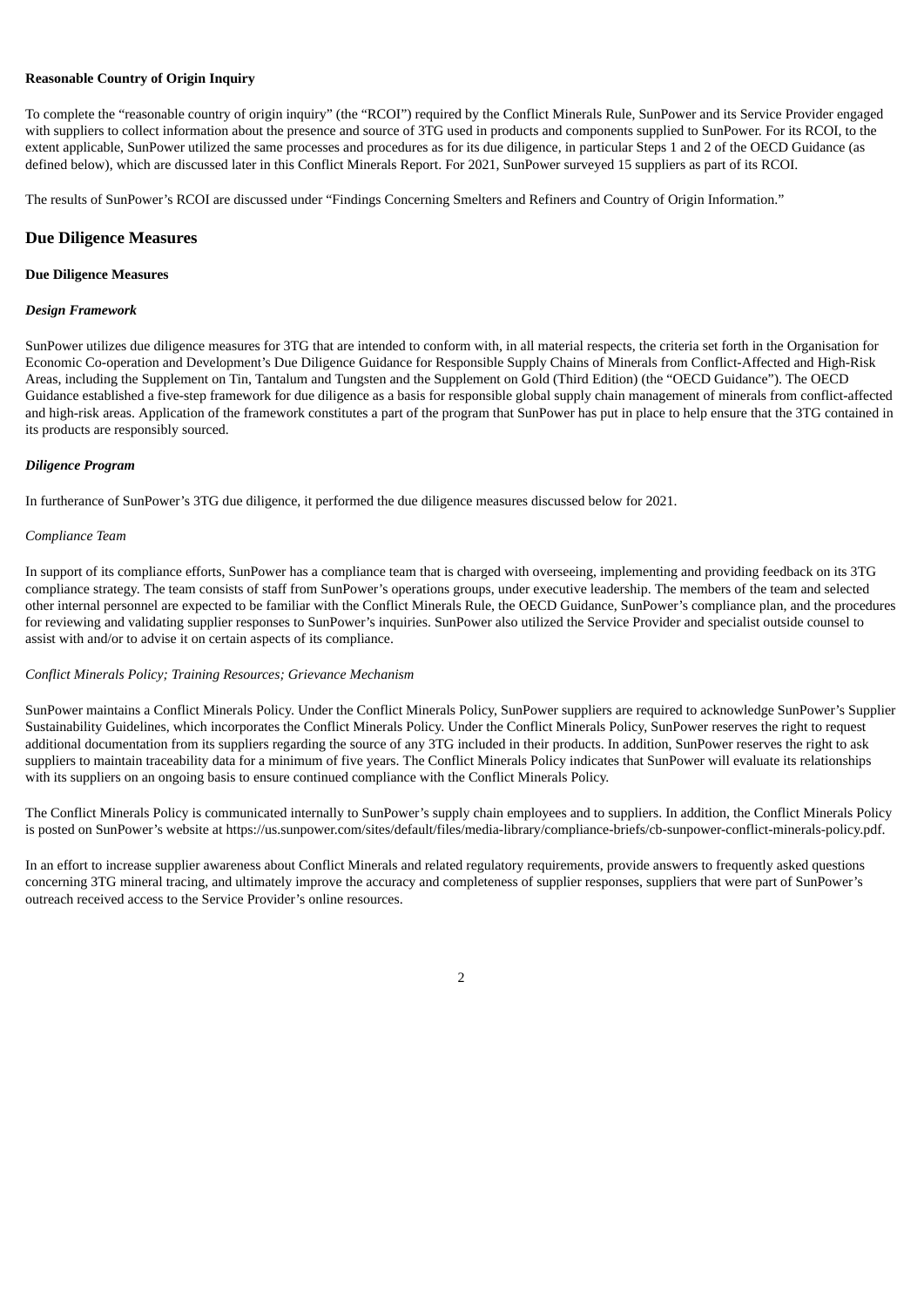SunPower has a grievance mechanism for reporting violations of its Conflict Minerals Policy. The grievance mechanism is available through the Conflict Minerals Policy. Violations may be reported by calling SunPower's Compliance and Ethics Helpline at 1-866-307-5679 within the United States, or at tollfree numbers provided for additional countries/regions in SunPower's Code of Business Conduct and Ethics available on its investor relations website at investors.sunpower.com, or by going to SunPower's reporting website at sunpower.alertline.com.

#### *Data Collection; Records Storage and Retention*

For 2021, SunPower carried out due diligence on parts selected by SunPower within the bills of materials of products that were contracted to be manufactured, based on supplier spend. The contract manufacturers carried out due diligence for general use parts of products that were contracted to be manufactured, the results of which were reflected in their Conflict Minerals Reporting Templates (collectively, the "CMRTs" and individually, a "CMRT") furnished to SunPower. SunPower's outreach included 15 suppliers (the "Suppliers") that (1) contracted to manufacture products for SunPower which were determined by SunPower to contain or potentially contain 3TG which is necessary to the functionality or production of the products, or (2) provided components, parts, or products which were determined by SunPower to contain or potentially contain necessary 3TG, and which were incorporated into products contracted to be manufactured by SunPower.

SunPower sent the Suppliers a request to submit a CMRT to gather information on the use of 3TG by the Suppliers, the source of the 3TG and the Suppliers' related compliance procedures. SunPower gave the Suppliers the ability to provide information at a level at which they could most readily assemble the information (i.e., company, product, or user-defined), but required the Suppliers to declare the level of information provided. Following the initial introductions to the program and information request, up to three reminder emails were sent to each non-responsive Supplier requesting survey completion. This outreach was managed by the Service Provider on our behalf. Additional outreach also was conducted by SunPower's staff on an asneeded basis to further emphasize the importance of suppliers completing the CMRT.

The Service Provider reviewed CMRT responses received from the Suppliers for incomplete responses, potential errors or inaccuracies, lack of consistency, and other flags. If any "quality control" flags were raised, Suppliers were contacted to clarify the concern. If a smelter or refiner was not on the CMRT Smelter Look-up tab list, the Service Provider (a) requested that the Supplier confirm that the listed entity was a smelter or refiner, (b) consulted publiclyavailable information to attempt to determine whether the identified entity was a smelter or refiner, or (c) attempted to contact the listed entity. If the smelter or refiner was not identified as Conformant (as later defined) or the equivalent by the Responsible Minerals Initiative (the "RMI"), the London Bullion Market Association (the "LMBA") or the Responsible Jewellery Council (the "RJC"), SunPower or the Service Provider attempted to contact the smelter or refiner to gain more information about its sourcing practices, including countries of origin and transfer, and due diligence procedures.

To the extent that no contact was made with a smelter or refiner identified by a Supplier, SunPower or the Service Provider searched public information to attempt to determine the mine or location of origin of the 3TG processed by the smelter or refiner and whether it obtains 3TG from sources that directly or indirectly finance or benefit armed groups in a Covered Country.

SunPower has an electronic file for the maintenance of business records relating to 3TG due diligence, including records of due diligence processes, findings and resulting decisions. SunPower stores all supplier CMRTs and documents evidence of identified supplier 3TG sourcing risk. As contemplated by the OECD Guidance, SunPower will maintain these records for at least five years. The Service Provider also has been requested to maintain records in its possession for at least five years.

#### *3TG Risk Management*

SunPower obtained information on 3TG sourcing risk from the Service Provider. SunPower further used the CMRT responses to identify 3TG sourcing risk. Given SunPower's position in the 3TG supply chain, it believes that this is the most efficient means for identifying 3TG sourcing risk.

The quality and supply chain teams within SunPower worked together to identify 3TG sourcing concerns and determine risk mitigation efforts. The quality team reported aggregated risk findings to and the contents of this Conflict Minerals Report are shared with SunPower's executive management.

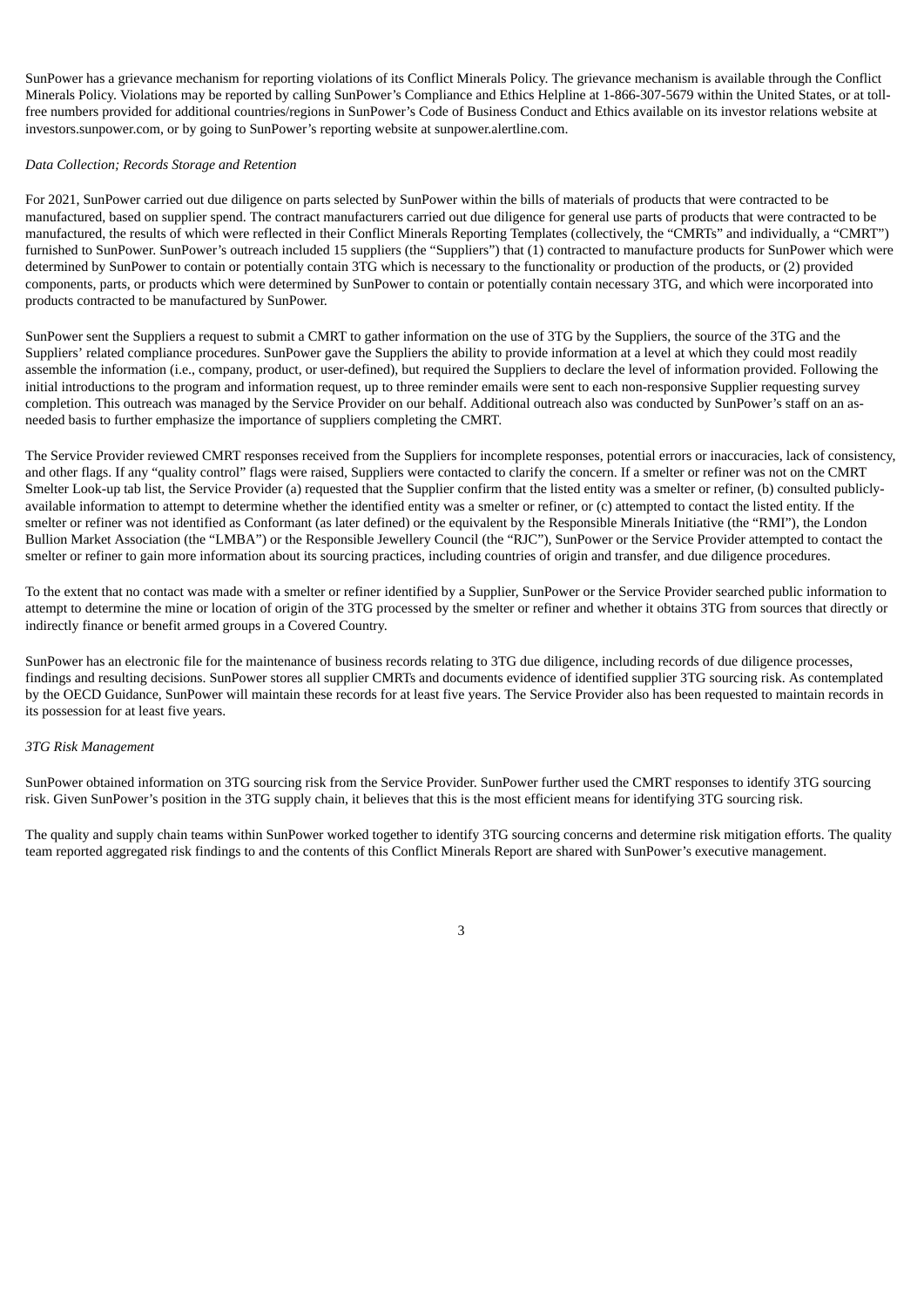SunPower determines on a case-by-case basis the appropriate risk mitigation strategy for any identified risks. Potential outcomes under SunPower's risk mitigation strategy include continuing to work with the supplier while risks are addressed or reassessing the relationship with the supplier. Under SunPower's risk management framework, to the extent that risks require mitigation, SunPower monitors and tracks the performance of the risk mitigation efforts and reports these efforts to appropriate senior oversight personnel.

#### *Utilization of Independent Third-Party Audits*

To the extent that smelters or refiners are identified, SunPower primarily utilizes information made available by the RMI concerning independent thirdparty audits and Conformant status. SunPower also relies on audits performed by the LBMA and the RJC.

#### *Report on Supply Chain Due Diligence*

SunPower files a Form SD and a Conflict Minerals Report with the Securities and Exchange Commission and makes these filings available on its investor relations website.

#### **Findings Concerning Smelters and Refiners and Country of Origin Information**

For 2021, SunPower surveyed 15 suppliers as part of its 3TG due diligence and received 15 CMRTs in response to its outreach. The CMRT declarations received identified 329 smelters and refiners that processed or may have processed 3TG contained in SunPower's products. Of these 15 CMRT declarations, 12 were company-level, 3 were product-level, and 0 were at a level defined by the Supplier. Due to the number of Suppliers providing company-level declarations, the list of processing facilities disclosed below may over-represent the number of 3TG processing facilities in SunPower's supply chain.

In brief, as indicated in the table below:

- 329 smelters and refiners were identified by the Suppliers.
- 227 smelters and refiners, or 69%, were listed as Conformant by the RMI.
- 17 smelters or refiners, or 5%, were listed as Active.
- 85 smelters or refiners, or 26%, were listed on the CMRT Smelter Look-up tab only.

In connection with SunPower's RCOI or due diligence, as applicable, the Suppliers identified to SunPower the facilities listed below as potentially having processed the necessary 3TG contained in SunPower's in-scope products in 2021 (table information is as of May 11, 2022; see the notes following the table for additional information concerning the information presented in the table).

| <b>Metal</b> | <b>Smelter Name</b>                             | <b>Country Name</b>            | <b>Status</b>               |
|--------------|-------------------------------------------------|--------------------------------|-----------------------------|
| Gold         | 8853 S.p.A.                                     | Italy                          | Conformant                  |
| Gold         | Abington Reldan Metals, LLC                     | <b>United States</b>           | Active                      |
| Gold         | <b>Advanced Chemical Company</b>                | <b>United States</b>           | Conformant                  |
| Gold         | <b>African Gold Refinery</b>                    | Uganda                         | On Smelter Look-up Tab Only |
| Gold         | Aida Chemical Industries Co., Ltd.              | Japan                          | Conformant                  |
| Gold         | Al Etihad Gold Refinery DMCC                    | <b>United Arab</b><br>Emirates | Conformant                  |
| Gold         | <b>Alexy Metals</b>                             | <b>United States</b>           | Active                      |
| Gold         | Agosi AG                                        | Germany                        | Conformant                  |
| Gold         | Almalyk Mining and Metallurgical Complex (AMMC) | Uzbekistan                     | Conformant                  |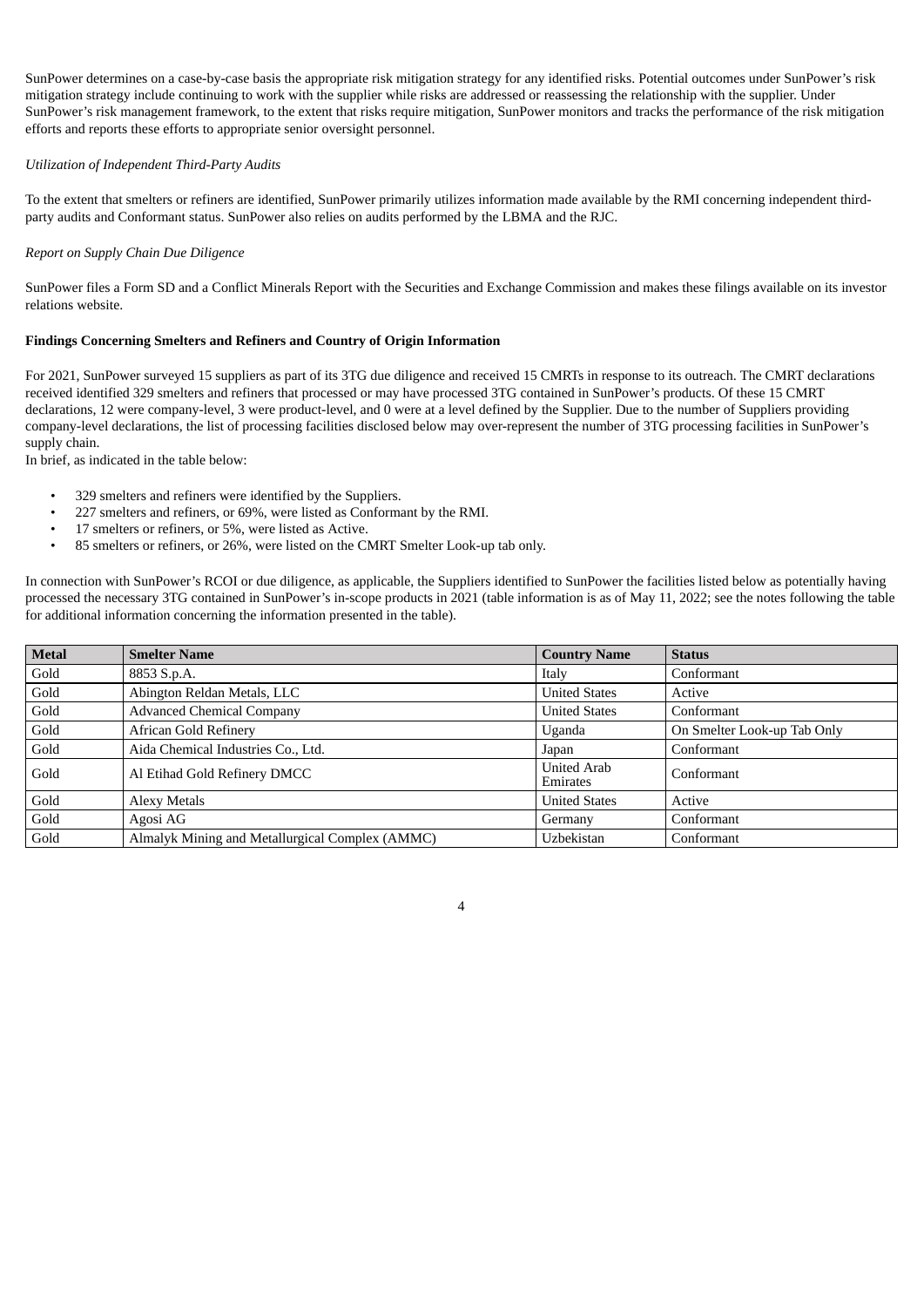| <b>Metal</b> | <b>Smelter Name</b>                                           | <b>Country Name</b>            | <b>Status</b>               |
|--------------|---------------------------------------------------------------|--------------------------------|-----------------------------|
| Gold         | AngloGold Ashanti Corrego do Sitio Mineracao                  | <b>Brazil</b>                  | Conformant                  |
| Gold         | Argor-Heraeus S.A.                                            | Switzerland                    | Conformant                  |
| Gold         | Asahi Pretec Corp.                                            | Japan                          | Conformant                  |
| Gold         | Asahi Refining Canada Ltd.                                    | Canada                         | Conformant                  |
| Gold         | Asahi Refining USA Inc.                                       | <b>United States</b>           | Conformant                  |
| Gold         | Asaka Riken Co., Ltd.                                         | Japan                          | Conformant                  |
| Gold         | Atasay Kuyumculuk Sanayi Ve Ticaret A.S.                      | Turkey                         | On Smelter Look-up Tab Only |
| Gold         | <b>AU Traders and Refiners</b>                                | South Africa                   | On Smelter Look-up Tab Only |
| Gold         | <b>Augmont Enterprises Private Limited</b>                    | India                          | Active                      |
| Gold         | Aurubis AG                                                    | Germany                        | Conformant                  |
| Gold         | <b>Bangalore Refinery</b>                                     | India                          | On Smelter Look-up Tab Only |
| Gold         | Bangko Sentral ng Pilipinas (Central Bank of the Philippines) | Philippines                    | Conformant                  |
| Gold         | Boliden AB                                                    | Sweden                         | Conformant                  |
| Gold         | C. Hafner GmbH + Co. KG                                       | Germany                        | Conformant                  |
| Gold         | C.I Metales Procesados Industriales SAS                       | Colombia                       | Active                      |
| Gold         | Caridad                                                       | Mexico                         | On Smelter Look-up Tab Only |
| Gold         | CCR Refinery - Glencore Canada Corporation                    | Canada                         | Conformant                  |
| Gold         | Cendres + Metaux S.A.                                         | Switzerland                    | Conformant                  |
| Gold         | CGR Metalloys Pvt Ltd.                                        | India                          | On Smelter Look-up Tab Only |
| Gold         | Chimet S.p.A.                                                 | Italy                          | Conformant                  |
| Gold         | Chugai Mining                                                 | Japan                          | Conformant                  |
| Gold         | Daye Non-Ferrous Metals Mining Ltd.                           | China                          | On Smelter Look-up Tab Only |
| Gold         | Degussa Sonne / Mond Goldhandel GmbH                          | Germany                        | On Smelter Look-up Tab Only |
| Gold         | Dijllah Gold Refinery FZC                                     | <b>United Arab</b><br>Emirates | On Smelter Look-up Tab Only |
| Gold         | DODUCO Contacts and Refining GmbH                             | Germany                        | Conformant                  |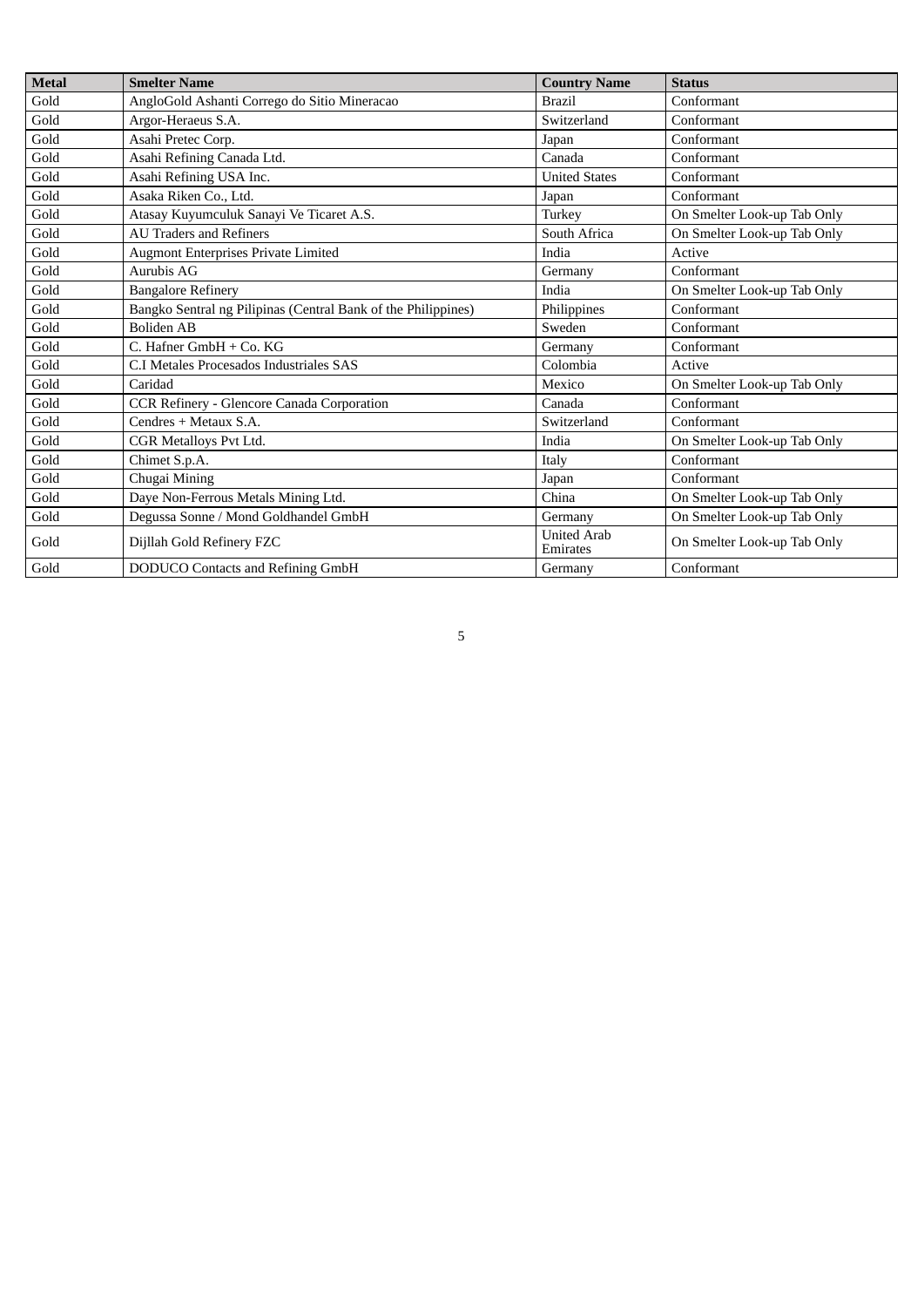| Metal | <b>Smelter Name</b>                                     | <b>Country Name</b>            | <b>Status</b>               |
|-------|---------------------------------------------------------|--------------------------------|-----------------------------|
| Gold  | Dowa                                                    | Japan                          | Conformant                  |
| Gold  | <b>DSC</b> (Do Sung Corporation)                        | Korea                          | Conformant                  |
| Gold  | Eco-System Recycling Co., Ltd. East Plant               | Japan                          | Conformant                  |
| Gold  | Eco-System Recycling Co., Ltd. North Plant              | Japan                          | Conformant                  |
| Gold  | Eco-System Recycling Co., Ltd. West Plant               | Japan                          | Conformant                  |
| Gold  | Emerald Jewel Industry India Limited (Unit 1)           | India                          | On Smelter Look-up Tab Only |
| Gold  | Emerald Jewel Industry India Limited (Uni 2)            | India                          | On Smelter Look-up Tab Only |
| Gold  | Emerald Jewel Industry India Limited (Unit 3)           | India                          | On Smelter Look-up Tab Only |
| Gold  | Emerald Jewel Industry India Limited (Unit 4)           | India                          | On Smelter Look-up Tab Only |
| Gold  | Emirates Gold DMCC                                      | <b>United Arab</b><br>Emirates | Conformant                  |
| Gold  | Fidelity Printers and Refiners Ltd.                     | Zimbabwe                       | On Smelter Look-up Tab Only |
| Gold  | Fujairah Gold FZC                                       | <b>United Arab</b><br>Emirates | On Smelter Look-up Tab Only |
| Gold  | GGC Gujrat Gold Centre Pvt. Ltd.                        | India                          | Active                      |
| Gold  | <b>Geib Refining Corporation</b>                        | <b>United States</b>           | Conformant                  |
| Gold  | <b>Gold Coast Refinery</b>                              | Ghana                          | On Smelter Look-up Tab Only |
| Gold  | Gold Refinery of Zijin Mining Group Co., Ltd.           | China                          | Conformant                  |
| Gold  | Great Wall Precious Metals Co., Ltd. of CBPM            | China                          | On Smelter Look-up Tab Only |
| Gold  | Guangdong Jinding Gold Limited                          | China                          | On Smelter Look-up Tab Only |
| Gold  | Guoda Safina High-Tech Environmental Refinery Co., Ltd. | China                          | On Smelter Look-up Tab Only |
| Gold  | Hangzhou Fuchunjiang Smelting Co., Ltd.                 | China                          | On Smelter Look-up Tab Only |
| Gold  | Heimerle + Meule GmbH                                   | Germany                        | Conformant                  |
| Gold  | Heraeus Metals Hong Kong Ltd.                           | China                          | Conformant                  |
| Gold  | Heraeus Precious Metals GmbH & Co. KG                   | Germany                        | Conformant                  |
| Gold  | Hunan Chenzhou Mining Co., Ltd.                         | China                          | On Smelter Look-up Tab Only |
| Gold  | Hunan Guiyang yinxing Nonferrous Smelting Co., Ltd.     | China                          | On Smelter Look-up Tab Only |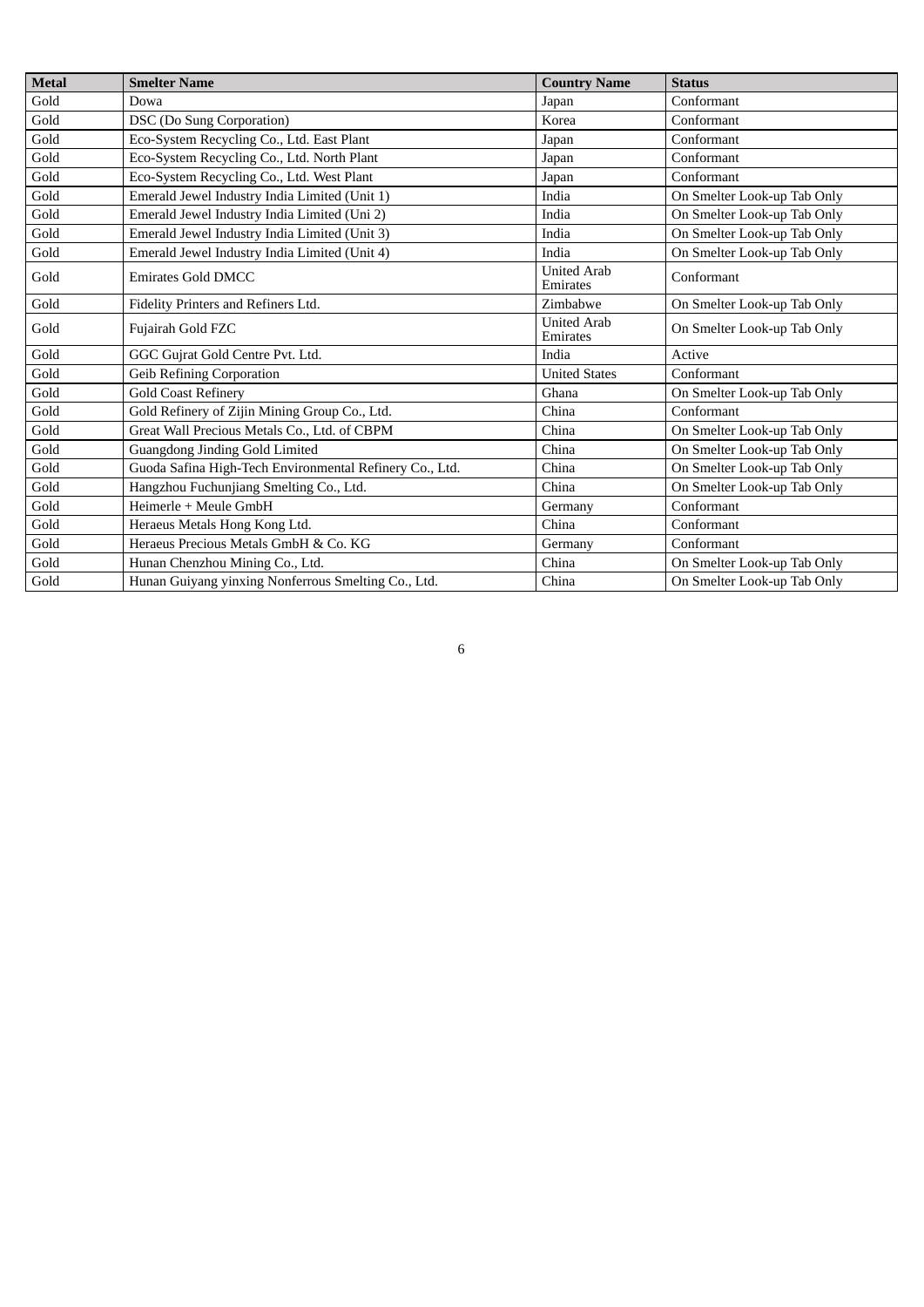| <b>Metal</b> | <b>Smelter Name</b>                                             | <b>Country Name</b>            | <b>Status</b>               |
|--------------|-----------------------------------------------------------------|--------------------------------|-----------------------------|
| Gold         | HwaSeong CJ CO., LTD.                                           | Korea                          | On Smelter Look-up Tab Only |
| Gold         | Inner Mongolia Qiankun Gold and Silver Refinery Share Co., Ltd. | China                          | Conformant                  |
| Gold         | <b>International Precious Metal Refiners</b>                    | <b>United Arab</b><br>Emirates | On Smelter Look-up Tab Only |
| Gold         | Ishifuku Metal Industry Co., Ltd.                               | Japan                          | Conformant                  |
| Gold         | <b>Istanbul Gold Refinery</b>                                   | Turkey                         | Conformant                  |
| Gold         | Italpreziosi                                                    | Italy                          | Conformant                  |
| Gold         | <b>JALAN &amp; Company</b>                                      | India                          | On Smelter Look-up Tab Only |
| Gold         | Japan Mint                                                      | Japan                          | Conformant                  |
| Gold         | Jiangxi Copper Co., Ltd.                                        | China                          | Conformant                  |
| Gold         | <b>JSC Uralelectromed</b>                                       | <b>Russian Federation</b>      | On Smelter Look-up Tab Only |
| Gold         | JX Nippon Mining & Metals Co., Ltd.                             | Japan                          | Conformant                  |
| Gold         | K.A. Rasmussen                                                  | Norway                         | On Smelter Look-up Tab Only |
| Gold         | Kaloti Precious Metals                                          | <b>United Arab</b><br>Emirates | On Smelter Look-up Tab Only |
| Gold         | Kazakhmys Smelting LLC                                          | Kazakhstan                     | On Smelter Look-up Tab Only |
| Gold         | Kazzinc                                                         | Kazakhstan                     | Conformant                  |
| Gold         | Kennecott Utah Copper LLC                                       | <b>United States</b>           | Conformant                  |
| Gold         | KGHM Polska Miedz Spolka Akcyjna                                | Poland                         | Conformant                  |
| Gold         | Kojima Chemicals Co., Ltd.                                      | Japan                          | Conformant                  |
| Gold         | Korea Zinc Co., Ltd.                                            | Korea                          | Conformant                  |
| Gold         | Kundan Care Products Ltd.                                       | India                          | On Smelter Look-up Tab Only |
| Gold         | Kyrgyzaltyn JSC                                                 | Kyrgyzstan                     | On Smelter Look-up Tab Only |
| Gold         | Kyshtym Copper-Electrolytic Plant ZAO                           | <b>Russian Federation</b>      | On Smelter Look-up Tab Only |
| Gold         | L'azurde Company For Jewelry                                    | Saudi Arabia                   | On Smelter Look-up Tab Only |
| Gold         | L'Orfebre S.A.                                                  | Andorra                        | Conformant                  |
| Gold         | Lingbao Gold Co., Ltd.                                          | China                          | On Smelter Look-up Tab Only |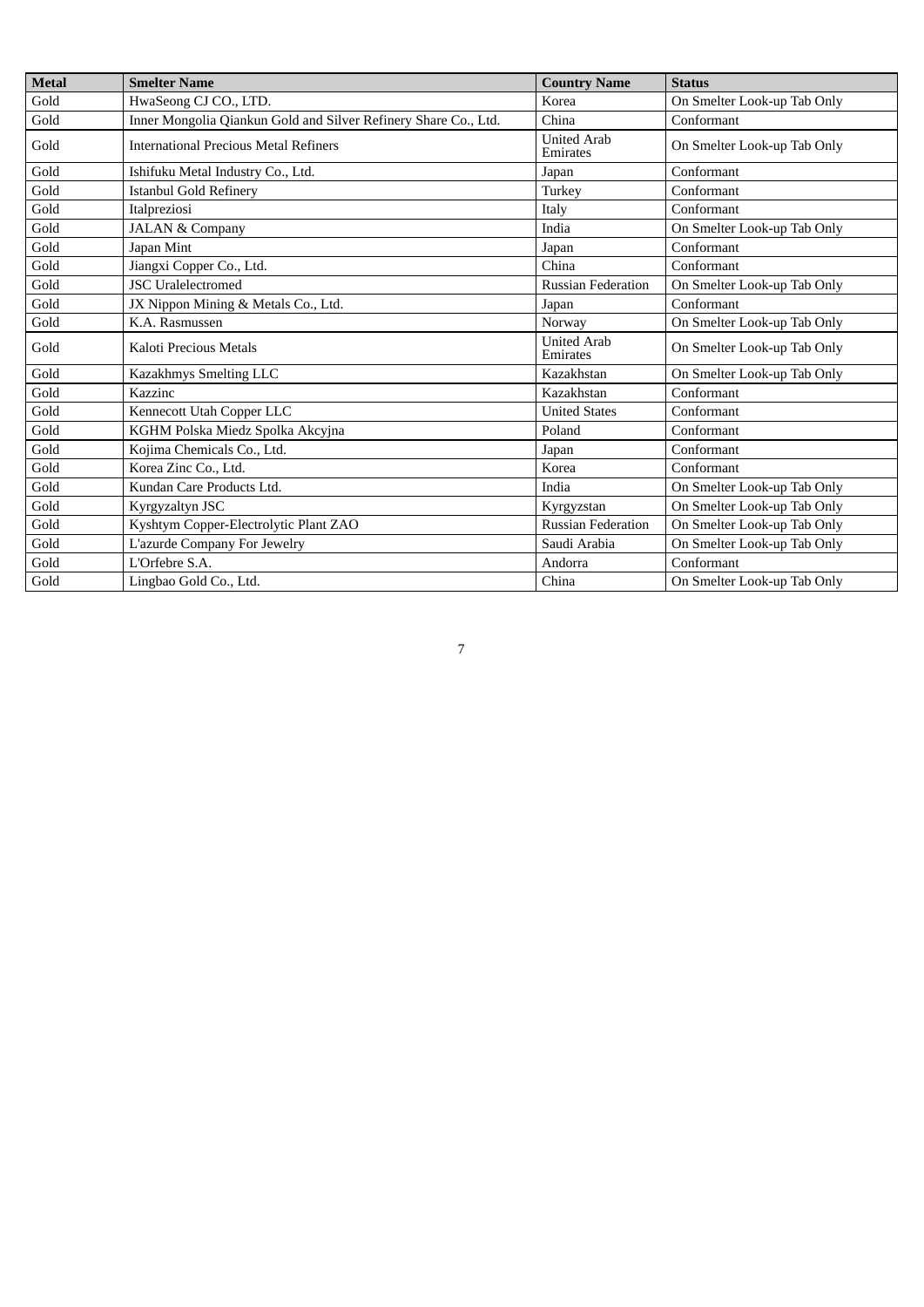| Metal | <b>Smelter Name</b>                          | <b>Country Name</b>       | <b>Status</b>               |
|-------|----------------------------------------------|---------------------------|-----------------------------|
| Gold  | Lingbao Jinyuan Tonghui Refinery Co., Ltd.   | China                     | On Smelter Look-up Tab Only |
| Gold  | LS-NIKKO Copper Inc.                         | Korea                     | Conformant                  |
| Gold  | LT Metal Ltd.                                | Korea                     | Conformant                  |
| Gold  | Luoyang Zijin Yinhui Gold Refinery Co., Ltd. | China                     | On Smelter Look-up Tab Only |
| Gold  | Marsam Metals                                | <b>Brazil</b>             | Conformant                  |
| Gold  | Materion                                     | <b>United States</b>      | Conformant                  |
| Gold  | Matsuda Sangyo Co., Ltd.                     | Japan                     | Conformant                  |
| Gold  | <b>MD Overseas</b>                           | India                     | On Smelter Look-up Tab Only |
| Gold  | Metal Concentrators SA (Pty) Ltd.            | South Africa              | Conformant                  |
| Gold  | Metallix Refining Inc.                       | <b>United States</b>      | On Smelter Look-up Tab Only |
| Gold  | Metalor Technologies (Hong Kong) Ltd.        | China                     | Conformant                  |
| Gold  | Metalor Technologies (Singapore) Pte., Ltd.  | Singapore                 | Conformant                  |
| Gold  | Metalor Technologies (Suzhou) Ltd.           | China                     | Conformant                  |
| Gold  | Metalor Technologies S.A.                    | Switzerland               | Conformant                  |
| Gold  | <b>Metalor USA Refining Corporation</b>      | <b>United States</b>      | Conformant                  |
| Gold  | Metalurgica Met-Mex Penoles S.A. De C.V.     | Mexico                    | Conformant                  |
| Gold  | Mitsubishi Materials Corporation             | Japan                     | Conformant                  |
| Gold  | Mitsui Mining and Smelting Co., Ltd.         | Japan                     | Conformant                  |
| Gold  | MMTC-PAMP India Pvt., Ltd.                   | India                     | Conformant                  |
| Gold  | Modeltech Sdn Bhd                            | Malaysia                  | On Smelter Look-up Tab Only |
| Gold  | Morris and Watson                            | New Zealand               | On Smelter Look-up Tab Only |
| Gold  | Moscow Special Alloys Processing Plant       | <b>Russian Federation</b> | On Smelter Look-up Tab Only |
| Gold  | Nadir Metal Rafineri San. Ve Tic. A.S.       | Turkey                    | Conformant                  |
| Gold  | Navoi Mining and Metallurgical Combinat      | Uzbekistan                | Conformant                  |
| Gold  | NH Recytech Company                          | Korea                     | Conformant                  |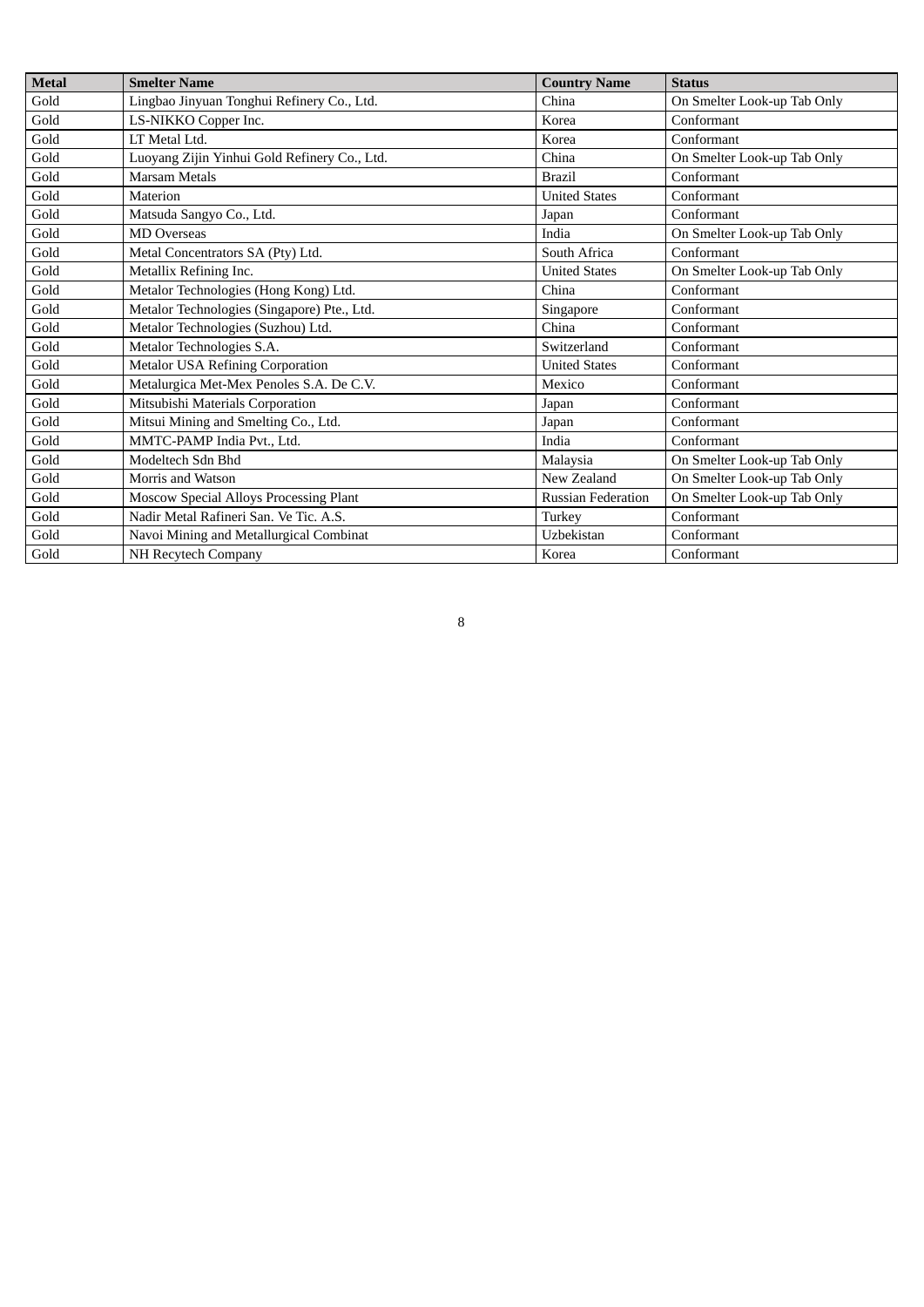| <b>Metal</b> | <b>Smelter Name</b>                                                            | <b>Country Name</b>       | <b>Status</b>               |
|--------------|--------------------------------------------------------------------------------|---------------------------|-----------------------------|
| Gold         | Nihon Material Co., Ltd.                                                       | Japan                     | Conformant                  |
| Gold         | Ogussa Osterreichische Gold- und Silber-Scheideanstalt GmbH                    | Austria                   | Conformant                  |
| Gold         | Ohura Precious Metal Industry Co., Ltd.                                        | Japan                     | Conformant                  |
| Gold         | OJSC "The Gulidov Krasnoyarsk Non-Ferrous Metals Plant" (OJSC<br>Krastsvetmet) | <b>Russian Federation</b> | On Smelter Look-up Tab Only |
| Gold         | <b>OJSC Novosibirsk Refinery</b>                                               | <b>Russian Federation</b> | On Smelter Look-up Tab Only |
| Gold         | PAMP S.A.                                                                      | Switzerland               | Conformant                  |
| Gold         | Pease & Curren                                                                 | <b>United States</b>      | On Smelter Look-up Tab Only |
| Gold         | Penglai Penggang Gold Industry Co., Ltd.                                       | China                     | On Smelter Look-up Tab Only |
| Gold         | Planta Recuperadora de Metales SpA                                             | Chile                     | Conformant                  |
| Gold         | Prioksky Plant of Non-Ferrous Metals                                           | <b>Russian Federation</b> | On Smelter Look-up Tab Only |
| Gold         | PT Aneka Tambang (Persero) Tbk                                                 | <b>Indonesia</b>          | Conformant                  |
| Gold         | PX Precinox S.A.                                                               | Switzerland               | Conformant                  |
| Gold         | QG Refining, LLC                                                               | <b>United States</b>      | On Smelter Look-up Tab Only |
| Gold         | Rand Refinery (Pty) Ltd.                                                       | South Africa              | Conformant                  |
| Gold         | Refinery of Seemine Gold Co., Ltd.                                             | China                     | On Smelter Look-up Tab Only |
| Gold         | <b>REMONDIS PMR B.V.</b>                                                       | <b>Netherlands</b>        | Conformant                  |
| Gold         | Royal Canadian Mint                                                            | Canada                    | Conformant                  |
| Gold         | <b>SAAMP</b>                                                                   | France                    | Conformant                  |
| Gold         | Sabin Metal Corp.                                                              | <b>United States</b>      | On Smelter Look-up Tab Only |
| Gold         | Safimet S.p.A                                                                  | Italy                     | Conformant                  |
| Gold         | <b>SAFINA A.S.</b>                                                             | Czech Republic            | Conformant                  |
| Gold         | Sai Refinery                                                                   | India                     | On Smelter Look-up Tab Only |
| Gold         | Samduck Precious Metals                                                        | Korea                     | Conformant                  |
| Gold         | <b>SAMWON METALS Corp.</b>                                                     | Korea                     | On Smelter Look-up Tab Only |
| Gold         | Sancus ZFS (L'Orfebre, SA)                                                     | Colombia                  | Active                      |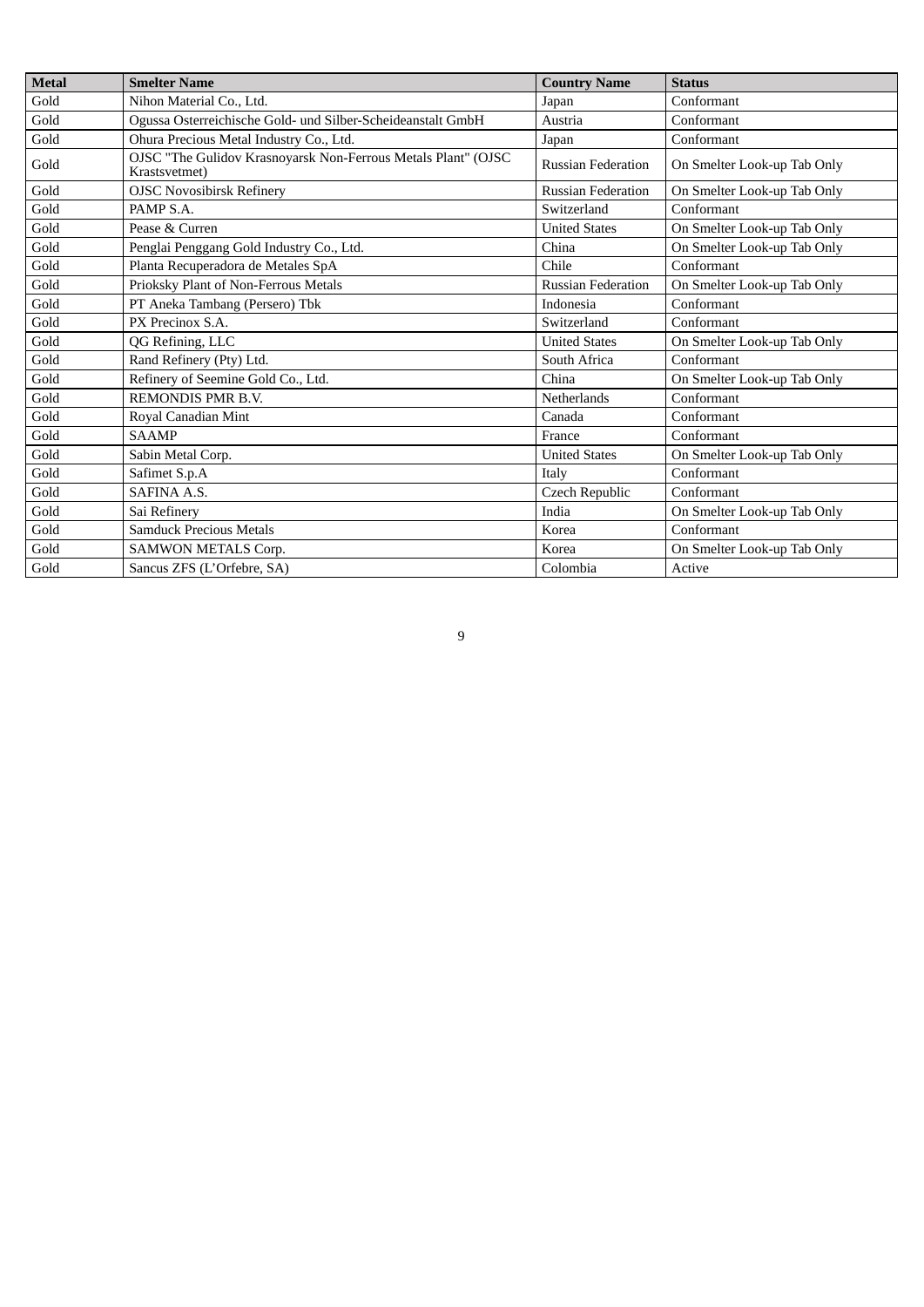| <b>Metal</b> | <b>Smelter Name</b>                                                  | <b>Country Name</b>       | <b>Status</b>               |
|--------------|----------------------------------------------------------------------|---------------------------|-----------------------------|
| Gold         | SAXONIA Edelmetalle GmbH                                             | Germany                   | On Smelter Look-up Tab Only |
| Gold         | Sellem Industries Ltd.                                               | Mauritania                | On Smelter Look-up Tab Only |
| Gold         | SEMPSA Joyeria Plateria S.A.                                         | Spain                     | Conformant                  |
| Gold         | Shandong Humon Smelting Co., Ltd.                                    | China                     | On Smelter Look-up Tab Only |
| Gold         | Shandong Tiancheng Biological Gold Industrial Co., Ltd.              | China                     | On Smelter Look-up Tab Only |
| Gold         | Shandong Zhaojin Gold & Silver Refinery Co., Ltd.                    | China                     | Conformant                  |
| Gold         | Shenzhen Zhonghenglong Real Industry Co., Ltd.                       | China                     | On Smelter Look-up Tab Only |
| Gold         | Shirpur Gold Refinery Ltd.                                           | India                     | On Smelter Look-up Tab Only |
| Gold         | Sichuan Tianze Precious Metals Co., Ltd.                             | China                     | Conformant                  |
| Gold         | Singway Technology Co., Ltd.                                         | Taiwan                    | Conformant                  |
| Gold         | SOE Shyolkovsky Factory of Secondary Precious Metals                 | <b>Russian Federation</b> | On Smelter Look-up Tab Only |
| Gold         | Solar Applied Materials Technology Corp.                             | Taiwan                    | Conformant                  |
| Gold         | Sovereign Metals                                                     | India                     | On Smelter Look-up Tab Only |
| Gold         | State Research Institute Center for Physical Sciences and Technology | Lithuania                 | On Smelter Look-up Tab Only |
| Gold         | Sudan Gold Refinery                                                  | Sudan                     | On Smelter Look-up Tab Only |
| Gold         | Sumitomo Metal Mining Co., Ltd.                                      | Japan                     | Conformant                  |
| Gold         | SungEel HiMetal Co., Ltd.                                            | Korea                     | Conformant                  |
| Gold         | T.C.A S.p.A                                                          | Italy                     | Conformant                  |
| Gold         | Tanaka Kikinzoku Kogyo K.K.                                          | Japan                     | Conformant                  |
| Gold         | The Refinery of Shandong Gold Mining Co., Ltd.                       | China                     | Conformant                  |
| Gold         | Tokuriki Honten Co., Ltd.                                            | Japan                     | Conformant                  |
| Gold         | Tongling Nonferrous Metals Group Co., Ltd.                           | China                     | Conformant                  |
| Gold         | TOO Tau-Ken-Altyn                                                    | Kazakhstan                | Conformant                  |
| Gold         | Torecom                                                              | Korea                     | Conformant                  |
| Gold         | <b>Umicore Precious Metals Thailand</b>                              | Thailand                  | Conformant                  |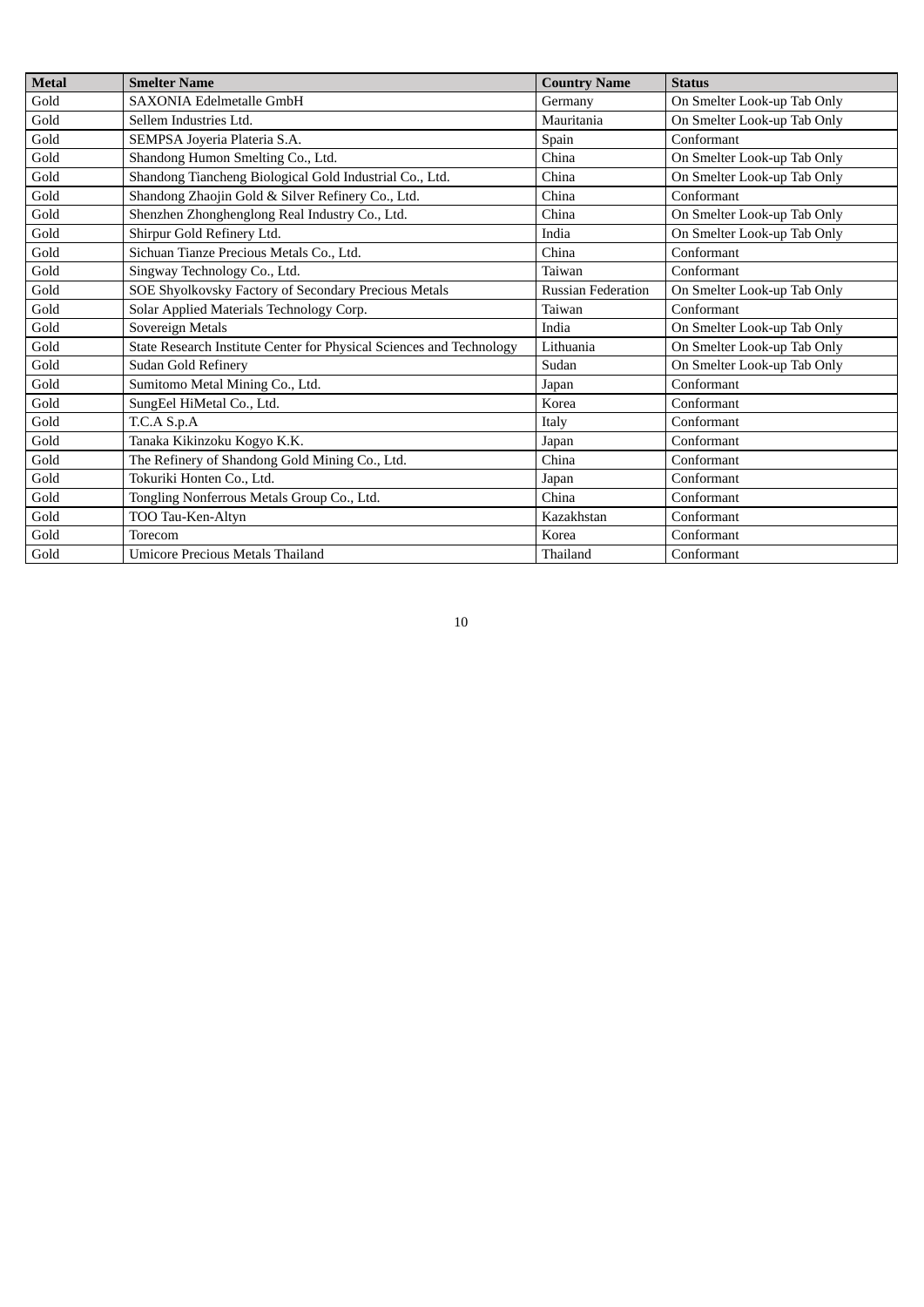| <b>Metal</b> | <b>Smelter Name</b>                                 | <b>Country Name</b>  | <b>Status</b>               |
|--------------|-----------------------------------------------------|----------------------|-----------------------------|
| Gold         | Umicore S.A. Business Unit Precious Metals Refining | Belgium              | Conformant                  |
| Gold         | United Precious Metal Refining, Inc.                | <b>United States</b> | Conformant                  |
| Gold         | Valcambi S.A.                                       | Switzerland          | Conformant                  |
| Gold         | <b>Value Trading</b>                                | Belgium              | On Smelter Look-up Tab Only |
| Gold         | Weeerefining                                        | France               | Active                      |
| Gold         | Western Australian Mint (T/a The Perth Mint)        | Australia            | Conformant                  |
| Gold         | WIELAND Edelmetalle GmbH                            | Germany              | Conformant                  |
| Gold         | Yamakin Co., Ltd.                                   | Japan                | Conformant                  |
| Gold         | Yokohama Metal Co., Ltd.                            | Japan                | Conformant                  |
| Gold         | Yunnan Copper Industry Co., Ltd.                    | China                | On Smelter Look-up Tab Only |
| Gold         | Zhongyuan Gold Smelter of Zhongjin Gold Corporation | China                | Conformant                  |
| Tantalum     | Changsha South Tantalum Niobium Co., Ltd.           | China                | Conformant                  |
| Tantalum     | D Block Metals, LLC                                 | <b>United States</b> | Conformant                  |
| Tantalum     | Exotech Inc.                                        | <b>United States</b> | On Smelter Look-up Tab Only |
| Tantalum     | F&X Electro-Materials Ltd.                          | China                | Conformant                  |
| Tantalum     | FIR Metals & Resource Ltd.                          | China                | Conformant                  |
| Tantalum     | Global Advanced Metals Aizu                         | Japan                | Conformant                  |
| Tantalum     | Global Advanced Metals Bovertown                    | <b>United States</b> | Conformant                  |
| Tantalum     | H.C. Starck Hermsdorf GmbH                          | Germany              | Conformant                  |
| Tantalum     | H.C. Starck Inc.                                    | <b>United States</b> | Conformant                  |
| Tantalum     | Hengyang King Xing Lifeng New Materials Co., Ltd.   | China                | Conformant                  |
| Tantalum     | Jiangxi Dinghai Tantalum & Niobium Co., Ltd.        | China                | Conformant                  |
| Tantalum     | Jiangxi Tuohong New Raw Material                    | China                | Conformant                  |
| Tantalum     | JiuJiang JinXin Nonferrous Metals Co., Ltd.         | China                | Conformant                  |
| Tantalum     | Jiujiang Tanbre Co., Ltd.                           | China                | Conformant                  |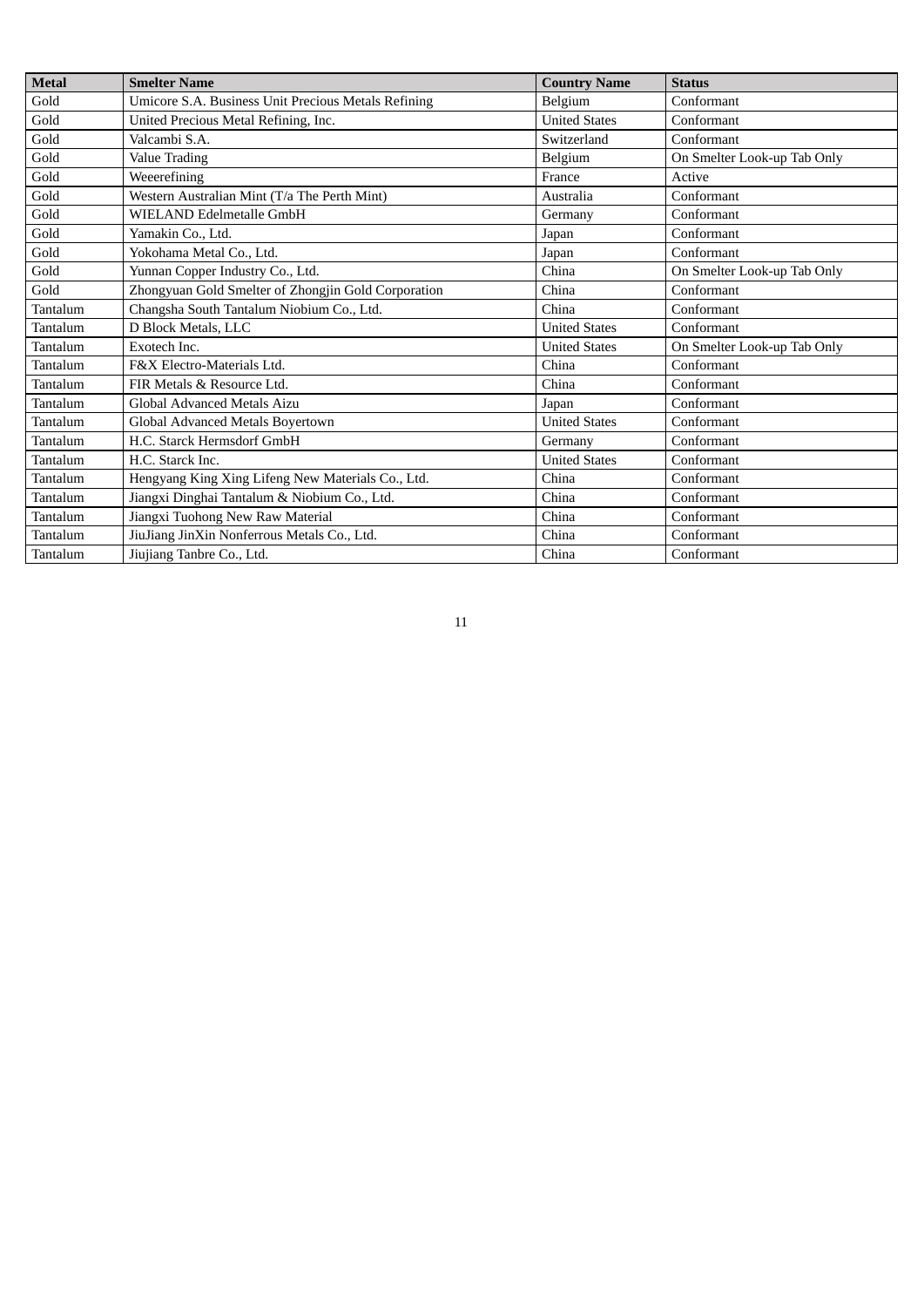| <b>Metal</b> | <b>Smelter Name</b>                               | <b>Country Name</b>       | <b>Status</b>               |
|--------------|---------------------------------------------------|---------------------------|-----------------------------|
| Tantalum     | Jiujiang Zhongao Tantalum & Niobium Co., Ltd.     | China                     | Conformant                  |
| Tantalum     | <b>KEMET Blue Metals</b>                          | Mexico                    | Conformant                  |
| Tantalum     | LSM Brasil S.A.                                   | <b>Brazil</b>             | Conformant                  |
| Tantalum     | Metallurgical Products India Pvt., Ltd.           | India                     | Conformant                  |
| Tantalum     | Mineracao Taboca S.A.                             | <b>Brazil</b>             | Conformant                  |
| Tantalum     | Mitsui Mining and Smelting Co., Ltd.              | Japan                     | Conformant                  |
| Tantalum     | Ningxia Orient Tantalum Industry Co., Ltd.        | China                     | Conformant                  |
| Tantalum     | <b>NPM Silmet AS</b>                              | Estonia                   | Conformant                  |
| Tantalum     | QuantumClean                                      | <b>United States</b>      | Conformant                  |
| Tantalum     | Resind Industria e Comercio Ltda.                 | <b>Brazil</b>             | Conformant                  |
| Tantalum     | Solikamsk Magnesium Works OAO                     | <b>Russian Federation</b> | On Smelter Look-up Tab Only |
| Tantalum     | Taki Chemical Co., Ltd.                           | Japan                     | Conformant                  |
| Tantalum     | TANIOBIS Co., Ltd.                                | Thailand                  | Conformant                  |
| Tantalum     | <b>TANIOBIS GmbH</b>                              | Germany                   | Conformant                  |
| Tantalum     | TANIOBIS Japan Co., Ltd.                          | Japan                     | Conformant                  |
| Tantalum     | TANIOBIS Smelting GmbH & Co. KG                   | Germany                   | Conformant                  |
| Tantalum     | <b>Telex Metals</b>                               | <b>United States</b>      | Conformant                  |
| Tantalum     | Ulba Metallurgical Plant JSC                      | Kazakhstan                | Conformant                  |
| Tantalum     | Ximei Resources (Guangdong) Limited               | China                     | Conformant                  |
| Tantalum     | XinXing Haorong Electronic Material Co., Ltd.     | China                     | Conformant                  |
| Tantalum     | Yancheng Jinye New Material Technology Co., Ltd.  | China                     | Conformant                  |
| Tantalum     | Yanling Jincheng Tantalum & Niobium Co., Ltd.     | China                     | Conformant                  |
| Tin          | Alpha                                             | <b>United States</b>      | Conformant                  |
| Tin          | An Vinh Joint Stock Mineral Processing Company    | Vietnam                   | On Smelter Look-up Tab Only |
| Tin          | Chenzhou Yunxiang Mining and Metallurgy Co., Ltd. | China                     | Conformant                  |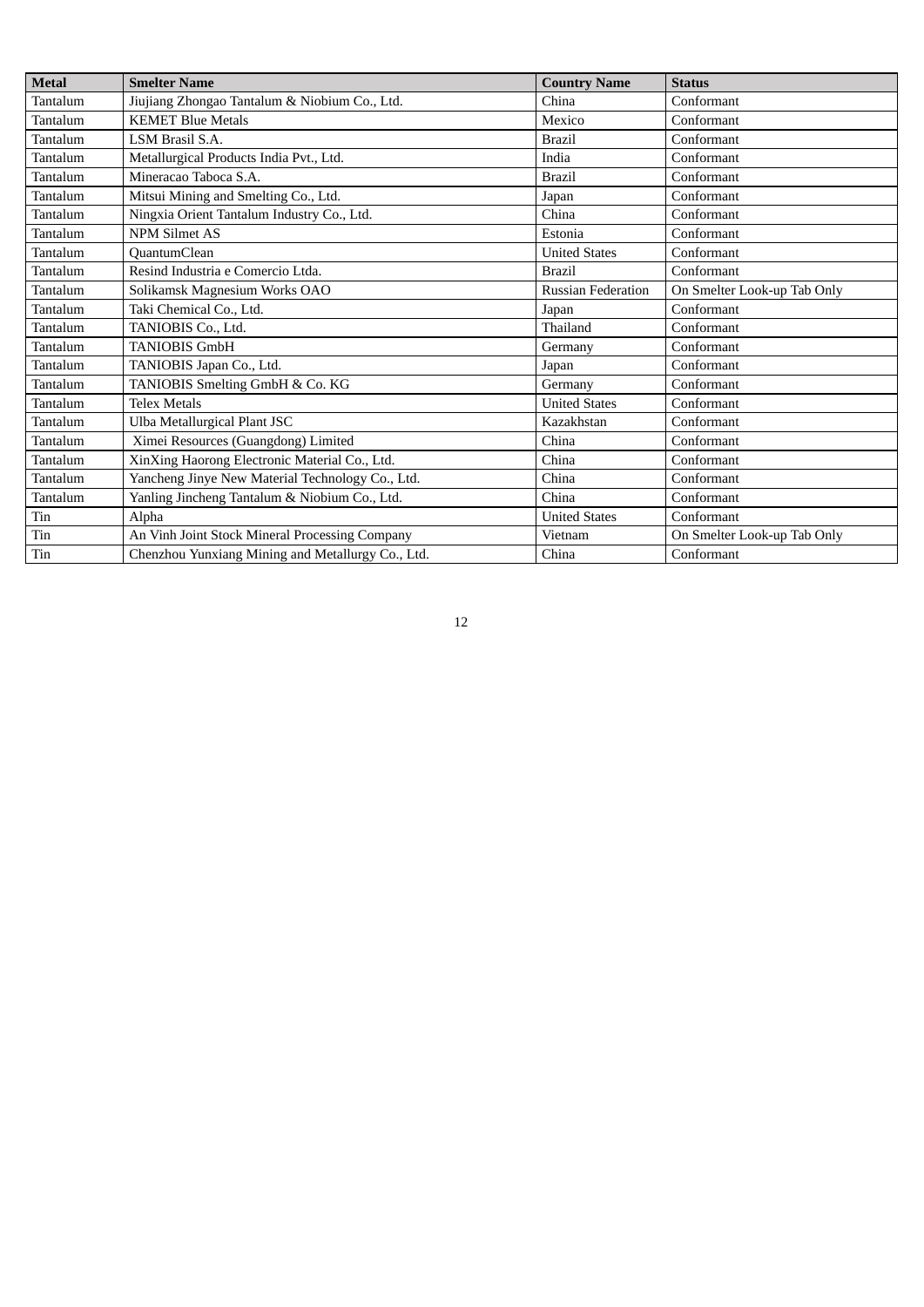| <b>Metal</b> | <b>Smelter Name</b>                                                                             | <b>Country Name</b> | <b>Status</b>               |
|--------------|-------------------------------------------------------------------------------------------------|---------------------|-----------------------------|
| Tin          | Chifeng Dajingzi Tin Industry Co., Ltd.                                                         | China               | Conformant                  |
| Tin          | China Tin Group Co., Ltd.                                                                       | China               | Conformant                  |
| Tin          | CRM Fundicao De Me Metais E Comercio De Equipamentos<br>Electronicos Do Brasil Ltda             | <b>Brazil</b>       | Active                      |
| Tin          | <b>CRM</b> Synergies                                                                            | Spain               | Conformant                  |
| Tin          | CV Venus Inti Perkasa                                                                           | Indonesia           | Active                      |
| Tin          | Dongguan CiEXPO Environmental Engineering Co., Ltd.                                             | China               | On Smelter Look-up Tab Only |
| Tin          | Dowa                                                                                            | Japan               | Conformant                  |
| Tin          | Electro-Mechanical Facility of the Cao Bang Minerals & Metallurgy<br><b>Joint Stock Company</b> | Vietnam             | On Smelter Look-up Tab Only |
| Tin          | <b>EM Vinto</b>                                                                                 | <b>Bolivia</b>      | Conformant                  |
| Tin          | Estanho de Rondonia S.A.                                                                        | <b>Brazil</b>       | Conformant                  |
| Tin          | Fabrica Auricchio Industria e Comercio Ltda.                                                    | <b>Brazil</b>       | Conformant                  |
| Tin          | <b>Fenix Metals</b>                                                                             | Poland              | Conformant                  |
| Tin          | Gejiu City Fuxiang Industry and Trade Co., Ltd.                                                 | China               | On Smelter Look-up Tab Only |
| Tin          | Gejiu Kai Meng Industry and Trade LLC                                                           | China               | On Smelter Look-up Tab Only |
| Tin          | Gejiu Non-Ferrous Metal Processing Co., Ltd.                                                    | China               | Conformant                  |
| Tin          | Gejiu Yunxin Nonferrous Electrolysis Co., Ltd.                                                  | China               | Conformant                  |
| Tin          | Gejiu Zili Mining And Metallurgy Co., Ltd.                                                      | China               | Conformant                  |
| Tin          | Guangdong Hanhe Non-Ferrous Metal Co., Ltd.                                                     | China               | Conformant                  |
| Tin          | HuiChang Hill Tin Industry Co., Ltd.                                                            | China               | Conformant                  |
| Tin          | Jiangxi New Nanshan Technology Ltd.                                                             | China               | Conformant                  |
| Tin          | Luna Smelter, Ltd.                                                                              | Rwanda              | Conformant                  |
| Tin          | Ma'anshan Weitai Tin Co., Ltd.                                                                  | China               | Conformant                  |
| Tin          | Magnu's Minerais Metais e Ligas Ltda.                                                           | <b>Brazil</b>       | Conformant                  |
| Tin          | Malaysia Smelting Corporation (MSC)                                                             | Malaysia            | Conformant                  |
| Tin          | Melt Metais e Ligas S.A.                                                                        | <b>Brazil</b>       | On Smelter Look-up Tab Only |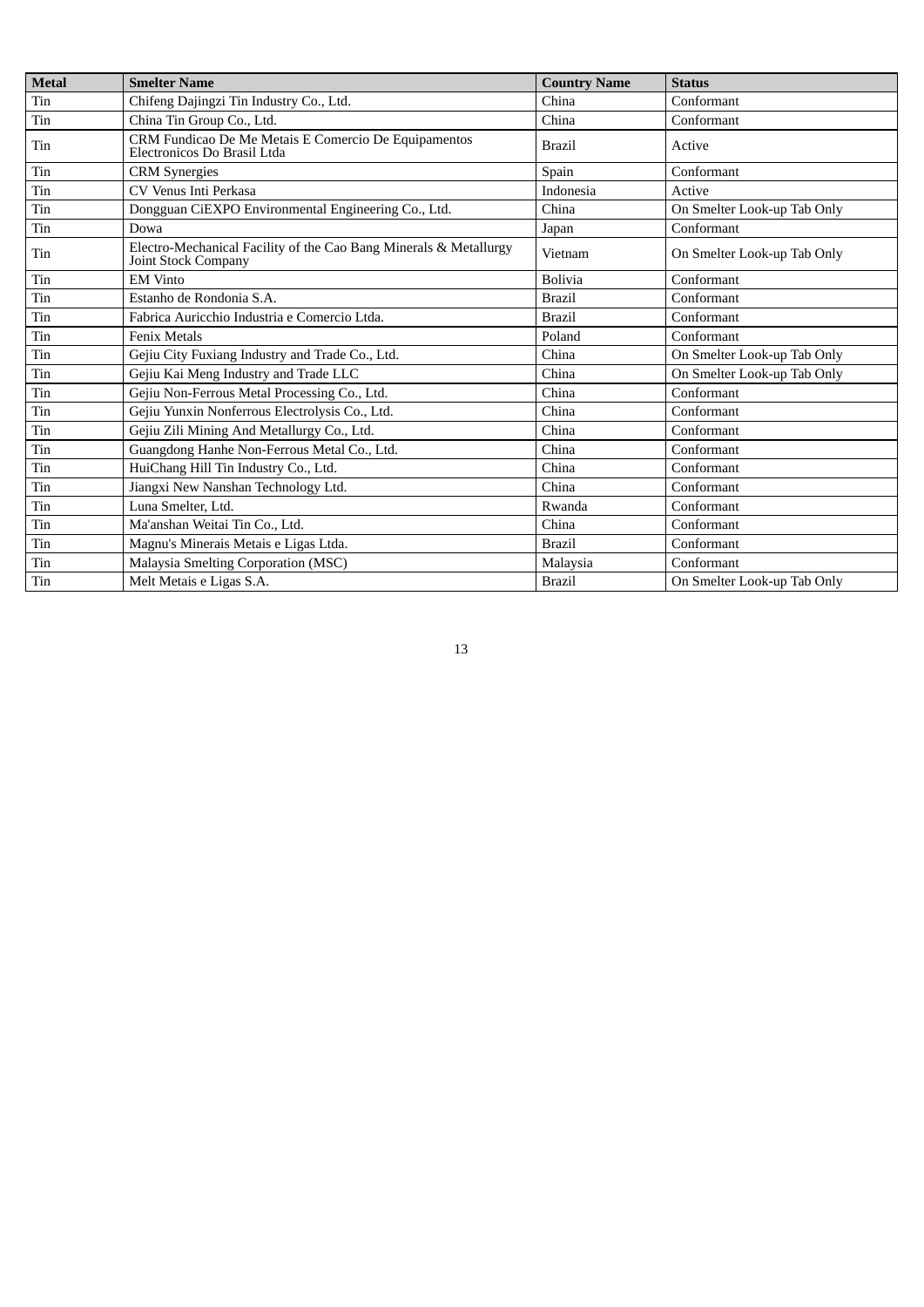| <b>Metal</b> | <b>Smelter Name</b>                              | <b>Country Name</b>  | <b>Status</b>               |  |
|--------------|--------------------------------------------------|----------------------|-----------------------------|--|
| Tin          | Metallic Resources, Inc.                         | <b>United States</b> | Conformant                  |  |
| Tin          | Metallo Belgium N.V.                             | Belgium              | Conformant                  |  |
| Tin          | Metallo Spain S.L.U.                             | Spain                | Conformant                  |  |
| Tin          | Mineracao Taboca S.A.                            | <b>Brazil</b>        | Conformant                  |  |
| Tin          | Minsur                                           | Peru                 | Conformant                  |  |
| Tin          | Mitsubishi Materials Corporation                 | Japan                | Conformant                  |  |
| Tin          | Modeltech Sdn Bhd                                | Malaysia             | On Smelter Look-up Tab Only |  |
| Tin          | Nghe Tinh Non-Ferrous Metals Joint Stock Company | Vietnam              | On Smelter Look-up Tab Only |  |
| Tin          | O.M. Manufacturing (Thailand) Co., Ltd.          | Thailand             | Conformant                  |  |
| Tin          | O.M. Manufacturing Philippines, Inc.             | Philippines          | Conformant                  |  |
| Tin          | Operaciones Metalurgicas S.A.                    | <b>Bolivia</b>       | Conformant                  |  |
| Tin          | Pongpipat Company Limited                        | Myanmar              | On Smelter Look-up Tab Only |  |
| Tin          | Precious Minerals and Smelting Limited           | India                | On Smelter Look-up Tab Only |  |
| Tin          | PT Aries Kencana Sejahtera                       | Indonesia            | Active                      |  |
| Tin          | PT Artha Cipta Langgeng                          | Indonesia            | Conformant                  |  |
| Tin          | PT ATD Makmur Mandiri Jaya                       | Indonesia            | Conformant                  |  |
| Tin          | PT Babel Inti Perkasa                            | Indonesia            | Conformant                  |  |
| Tin          | PT Babel Surya Alam Lestari                      | Indonesia            | Conformant                  |  |
| Tin          | PT Bangka Serumpun                               | Indonesia            | Conformant                  |  |
| Tin          | PT Bukit Timah                                   | Indonesia            | Conformant                  |  |
| Tin          | PT Cipta Persada Mulia                           | Indonesia            | Conformant                  |  |
| Tin          | PT Masbro Alam Stania                            | Indonesia            | Active                      |  |
| Tin          | PT Menara Cipta Mulia                            | Indonesia            | Conformant                  |  |
| Tin          | PT Mitra Stania Prima                            | Indonesia            | Conformant                  |  |
| Tin          | PT Mitra Sukses Globalindo                       | Indonesia            | Active                      |  |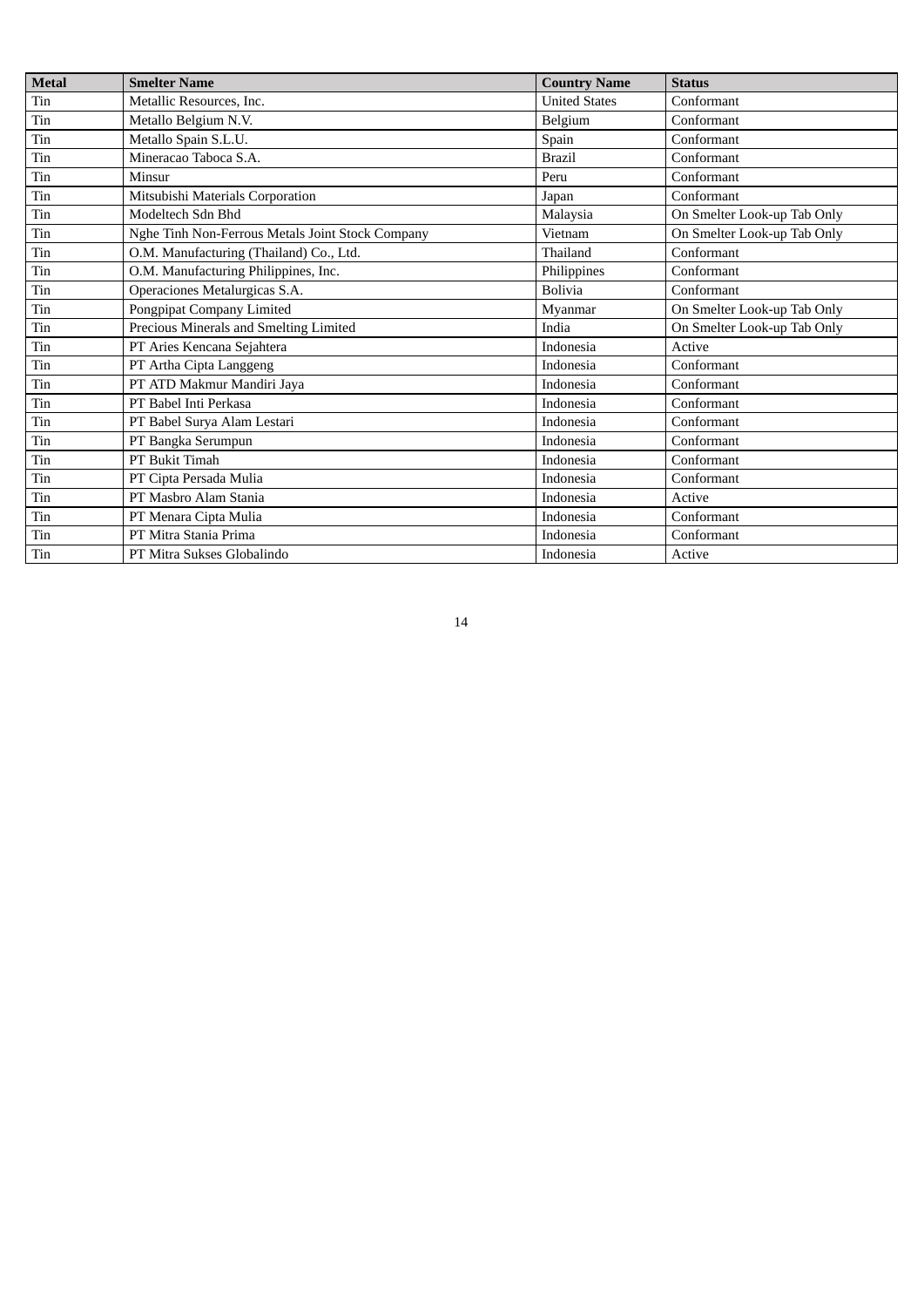| <b>Metal</b> | <b>Smelter Name</b>                                | <b>Country Name</b>  | <b>Status</b>               |
|--------------|----------------------------------------------------|----------------------|-----------------------------|
| Tin          | PT Prima Timah Utama                               | <b>Indonesia</b>     | Conformant                  |
| Tin          | PT Rajawali Rimba Perkasa                          | Indonesia            | Conformant                  |
| Tin          | PT Refined Bangka Tin                              | Indonesia            | Conformant                  |
| Tin          | PT Sariwiguna Binasentosa                          | Indonesia            | Conformant                  |
|              | PT Stanindo Inti Perkasa                           | <b>Indonesia</b>     | Conformant                  |
| Tin          | PT Sukses Inti Makmur                              | Indonesia            | Active                      |
| Tin          | PT Timah Nusantara                                 | Indonesia            | Active                      |
| Tin          | PT Timah Tbk Kundur                                | <b>Indonesia</b>     | Conformant                  |
| Tin          | PT Timah Tbk Mentok                                | Indonesia            | Conformant                  |
|              | Tinindo Inter Nusa                                 | <b>Indonesia</b>     | Conformant                  |
| Tin          | Resind Industria e Comercio Ltda.                  | <b>Brazil</b>        | Conformant                  |
| Tin          | Rui Da Hung                                        | Taiwan               | Conformant                  |
| Tin          | Soft Metais Ltda.                                  | <b>Brazil</b>        | Conformant                  |
| Tin          | Super Ligas                                        | <b>Brazil</b>        | Active                      |
| $\rm Tin$    | Thai Nguyen Mining and Metallurgy Co., Ltd.        | Vietnam              | Conformant                  |
| Tin          | Thaisarco                                          | Thailand             | Conformant                  |
| Tin          | Tin Technology & Refining                          | <b>United States</b> | Conformant                  |
| Tin          | Tuyen Quang Non-Ferrous Metals Joint Stock Company | Vietnam              | On Smelter Look-up Tab Only |
| Tin          | VQB Mineral and Trading Group JSC                  | Vietnam              | On Smelter Look-up Tab Only |
| Tin          | White Solder Metalurgia e Mineracao Ltda.          | <b>Brazil</b>        | Conformant                  |
| Tin          | Yunnan Chengfeng Non-ferrous Metals Co., Ltd.      | China                | Conformant                  |
| Tin          | Tin Smelting Branch of Yunnan Tin Co., Ltd.        | China                | Conformant                  |
| Tin          | Yunnan Yunfan Non-ferrous Metals Co., Ltd.         | China                | On Smelter Look-up Tab Only |
| Tungsten     | A.L.M.T. TUNGSTEN Corp.                            | Japan                | Conformant                  |
| Tungsten     | <b>ACL Metais Eireli</b>                           | <b>Brazil</b>        | Conformant                  |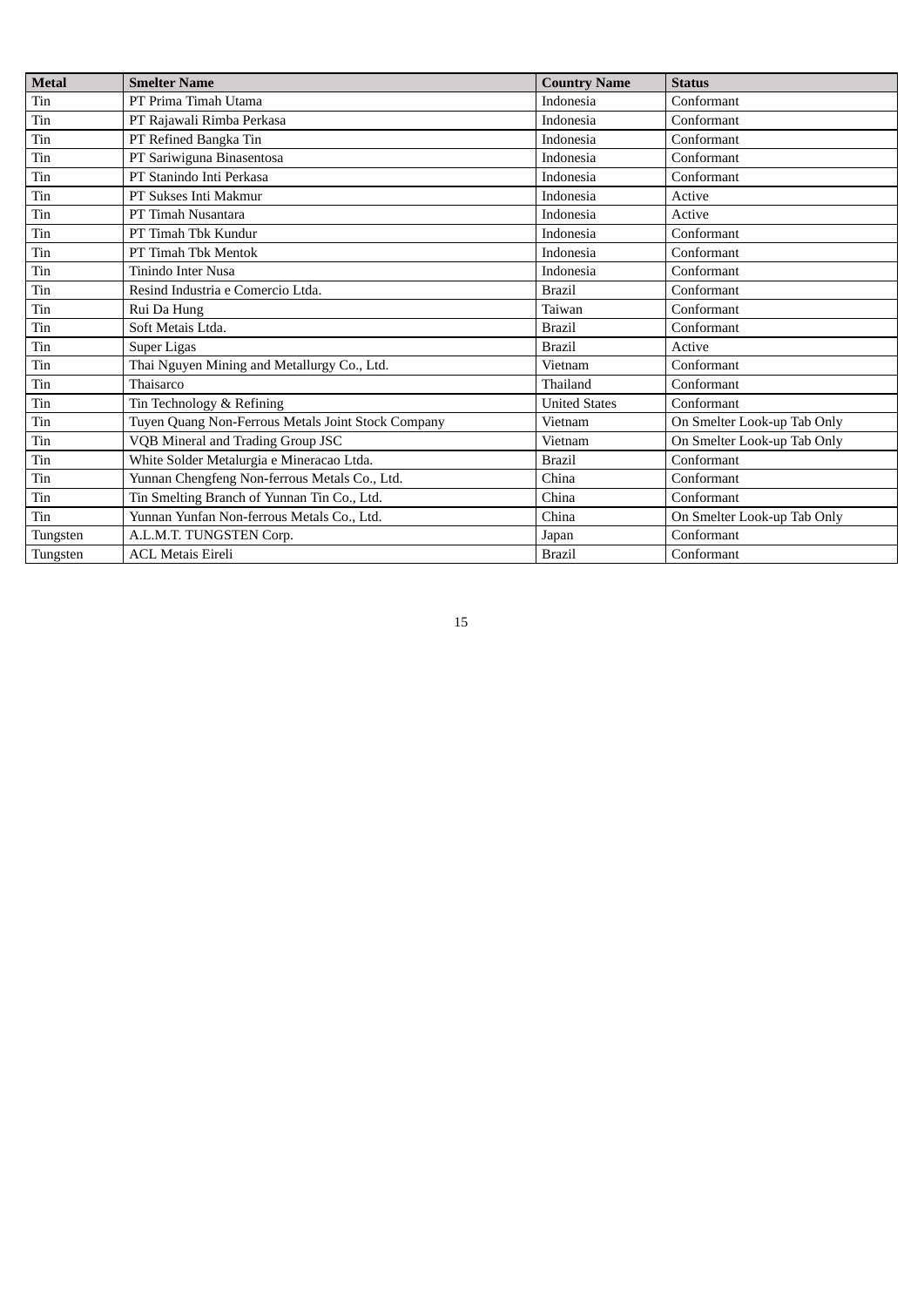| <b>Metal</b> | <b>Smelter Name</b>                                                               | <b>Country Name</b>       | <b>Status</b>               |  |
|--------------|-----------------------------------------------------------------------------------|---------------------------|-----------------------------|--|
| Tungsten     | Albasteel Industria e Comercio de Ligas Para Fundicao Ltd.                        | <b>Brazil</b>             | Active                      |  |
| Tungsten     | Artek LLC                                                                         | <b>Russian Federation</b> | On Smelter Look-up Tab Only |  |
| Tungsten     | Asia Tungsten Products Vietnam Ltd.                                               | Vietnam                   | Conformant                  |  |
| Tungsten     | China Molybdenum Co., Ltd.                                                        | China                     | Conformant                  |  |
| Tungsten     | Chongyi Zhangyuan Tungsten Co., Ltd.                                              | China                     | Conformant                  |  |
| Tungsten     | CNMC (Guangxi) PGMA Co., Ltd.                                                     | China                     | On Smelter Look-up Tab Only |  |
| Tungsten     | Cronimet Brasil Ltda                                                              | <b>Brazil</b>             | Conformant                  |  |
| Tungsten     | Fujian Ganmin RareMetal Co., Ltd.                                                 | China                     | Conformant                  |  |
| Tungsten     | Fujian Xinlu Tungsten                                                             | China                     | Conformant                  |  |
| Tungsten     | Ganzhou Haichuang Tungsten Co., Ltd.                                              | China                     | Conformant                  |  |
| Tungsten     | Ganzhou Huaxing Tungsten Products Co., Ltd.                                       | China                     | Conformant                  |  |
| Tungsten     | Ganzhou Jiangwu Ferrotungsten Co., Ltd.                                           | China                     | Conformant                  |  |
| Tungsten     | Ganzhou Seadragon W & Mo Co., Ltd.                                                | China                     | Conformant                  |  |
| Tungsten     | Global Tungsten & Powders Corp.                                                   | <b>United States</b>      | Conformant                  |  |
| Tungsten     | Guangdong Xianglu Tungsten Co., Ltd.                                              | China                     | Conformant                  |  |
| Tungsten     | H.C. Starck Tungsten GmbH                                                         | Germany                   | Conformant                  |  |
| Tungsten     | Hubei Green Tungsten Co., Ltd.                                                    | China                     | Conformant                  |  |
| Tungsten     | Hunan Chenzhou Mining Co., Ltd.                                                   | China                     | Conformant                  |  |
| Tungsten     | Hunan Chunchang Nonferrous Metals Co., Ltd.                                       | China                     | Conformant                  |  |
| Tungsten     | Hunan Shizhuyuan Nonferrous Metals Co., Ltd. Chenzhou Tungsten<br>Products Branch | China                     | Conformant                  |  |
| Tungsten     | Hydrometallurg, JSC                                                               | Russian Federation        | On Smelter Look-up Tab Only |  |
| Tungsten     | Japan New Metals Co., Ltd.                                                        | Japan                     | Conformant                  |  |
| Tungsten     | Jiangwu H.C. Starck Tungsten Products Co., Ltd.                                   | China                     | Conformant                  |  |
| Tungsten     | Jiangxi Gan Bei Tungsten Co., Ltd.                                                | China                     | Conformant                  |  |
| Tungsten     | Jiangxi Minmetals Gao'an Non-ferrous Metals Co., Ltd.                             | China                     | On Smelter Look-up Tab Only |  |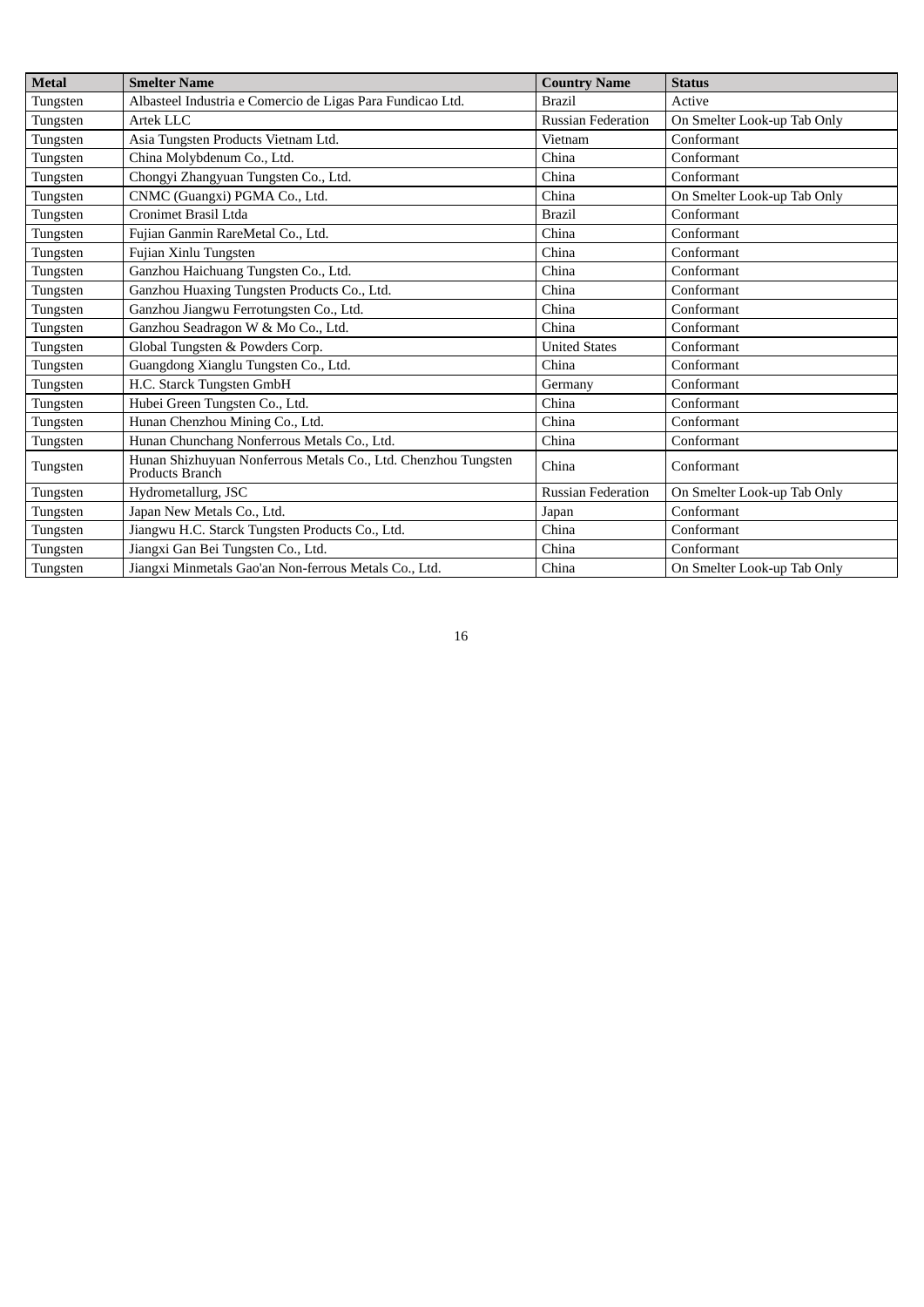| <b>Metal</b> | <b>Smelter Name</b>                                           | <b>Country Name</b>       | <b>Status</b>               |  |
|--------------|---------------------------------------------------------------|---------------------------|-----------------------------|--|
| Tungsten     | Jiangxi Tonggu Non-ferrous Metallurgical & Chemical Co., Ltd. | China                     | Conformant                  |  |
| Tungsten     | Jiangxi Xinsheng Tungsten Industry Co., Ltd.                  | China                     | Conformant                  |  |
| Tungsten     | Jiangxi Yaosheng Tungsten Co., Ltd.                           | China                     | Conformant                  |  |
| Tungsten     | JSC "Kirovgrad Hard Alloys Plant"                             | <b>Russian Federation</b> | On Smelter Look-up Tab Only |  |
| Tungsten     | Kennametal Fallon                                             | <b>United States</b>      | Conformant                  |  |
| Tungsten     | Kennametal Huntsville                                         | <b>United States</b>      | Conformant                  |  |
| Tungsten     | KGETS CO., LTD.                                               | Korea                     | Conformant                  |  |
| Tungsten     | Lianyou Metals Co., Ltd.                                      | Taiwan                    | Conformant                  |  |
| Tungsten     | Malipo Haiyu Tungsten Co., Ltd.                               | China                     | Conformant                  |  |
| Tungsten     | Masan Tungsten Chemical LLC (MTC)                             | Vietnam                   | Conformant                  |  |
| Tungsten     | Moliren Ltd.                                                  | <b>Russian Federation</b> | On Smelter Look-up Tab Only |  |
| Tungsten     | Niagara Refining LLC                                          | <b>United States</b>      | Conformant                  |  |
| Tungsten     | NPP Tyazhmetprom LLC                                          | <b>Russian Federation</b> | Active                      |  |
| Tungsten     | Philippine Chuangxin Industrial Co., Inc.                     | Philippines               | Conformant                  |  |
| Tungsten     | TANIOBIS Smelting GmbH & Co. KG                               | Germany                   | Conformant                  |  |
| Tungsten     | Unecha Refractory Metals Plant                                | <b>Russian Federation</b> | On Smelter Look-up Tab Only |  |
| Tungsten     | Wolfram Bergbau und Hutten AG                                 | Austria                   | Conformant                  |  |
| Tungsten     | Xiamen Tungsten (H.C.) Co., Ltd.                              | China                     | Conformant                  |  |
| Tungsten     | Xiamen Tungsten Co., Ltd.                                     | China                     | Conformant                  |  |
| Tungsten     | Xinfeng Huarui Tungsten & Molybdenum New Material Co., Ltd.   | China                     | Conformant                  |  |

a) "Conformant" means that a smelter or refiner has successfully completed an assessment against the applicable Responsible Minerals Assurance Process ("RMAP") standard or an equivalent cross-recognized assessment. Included smelters and refiners were not necessarily Conformant for all or part of 2021 and may not continue to be Conformant for any future period.

b) "Active" means that a smelter or refiner is currently engaged in the RMAP but a conformance determination has yet to be made.

c) "On Smelter Look-up Tab Only" means that a smelter or refiner is listed on the Smelter Look-up tab list of the CMRT, but is not listed as "Conformant" or "Active." The RMI notes on its website that the operational impacts of COVID-19 have led to postponements of some RMAP assessments. The RMI website also notes that, due to the eligibility criteria for an RMAP assessment, smelters are sometimes removed from the Conformant list because they are no longer operational and not because they are non-conformant to the standard.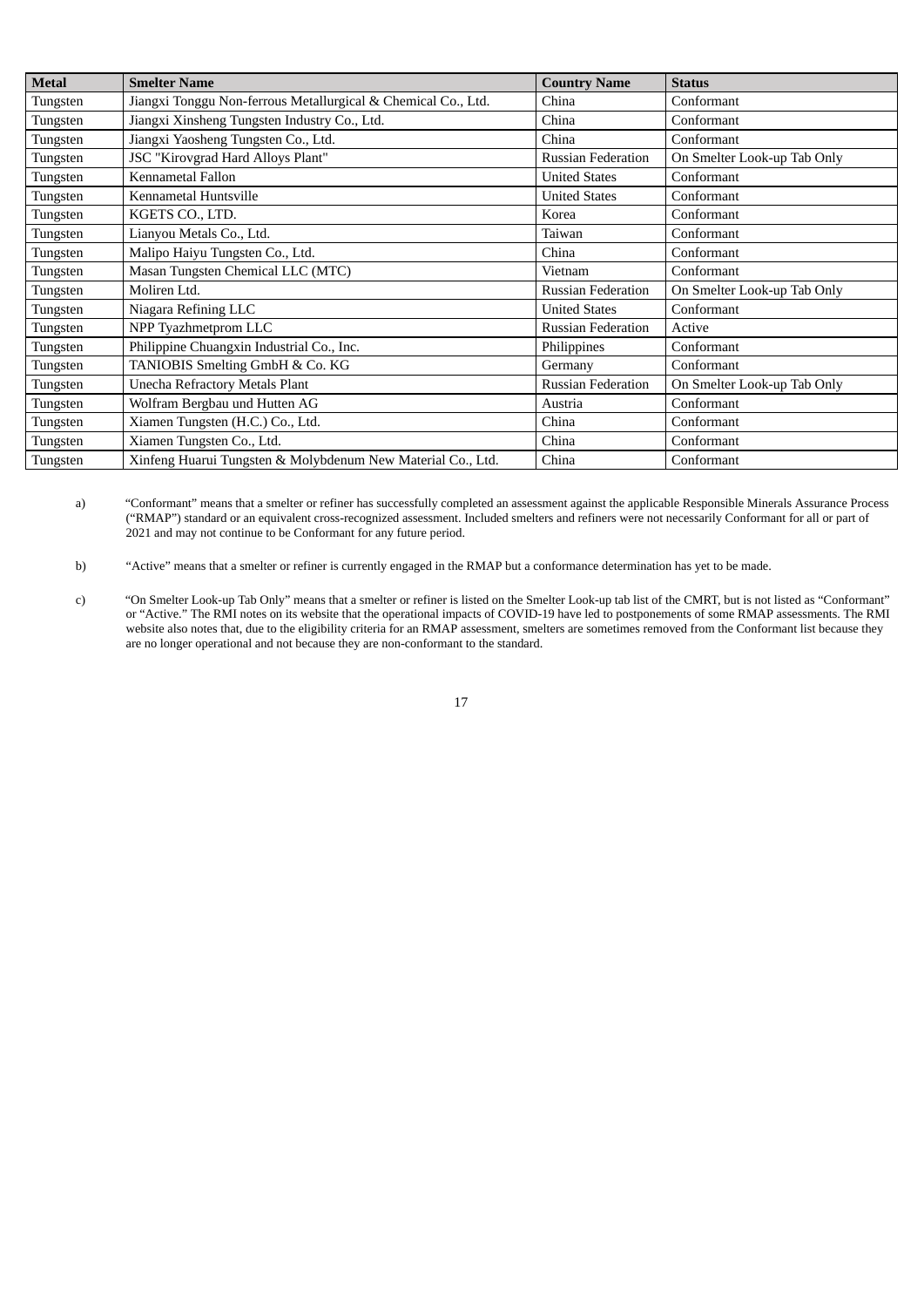- d) Smelter or refiner status reflected in the table is based solely on information made publicly available by the RMI, without independent verification by SunPower.
- e) Country location is the location of the smelter or refiner and is based solely on information made publicly available by the RMI, without independent verification by SunPower.

#### *Country of Origin Information*

SunPower has endeavored to determine the mine or location of origin of the necessary 3TG contained in its in-scope products by requiring that the Suppliers provide it with completed CMRTs and through the other measures described in this Conflict Minerals Report. Where a smelter or refiner has been identified that is not Conformant, SunPower or the Service Provider also has reviewed public information, to the extent available, to try to determine the mine or location of origin of the 3TG processed by the smelter or refiner.

The countries of origin of the newly-mined 3TG processed by smelters and refiners listed above may have included countries listed below (as well as possibly other countries).

| Angola                            | Finland            | Madagascar                | South Sudan                 |
|-----------------------------------|--------------------|---------------------------|-----------------------------|
| Argentina                         | France             | Malaysia                  | Spain                       |
| Armenia                           | Germany            | Mali                      | Suriname                    |
| Austria                           | Ghana              | Mexico                    | Sweden                      |
| Belgium                           | Guinea             | Mongolia                  | Switzerland                 |
| Bermuda                           | Guyana             | Mozambique                | Taiwan                      |
| <b>Bolivia</b>                    | Hong Kong          | Myanmar                   | Tajikistan                  |
| <b>Brazil</b>                     | Hungary            | Namibia                   | Tanzania*                   |
| Burundi*                          | India              | Netherlands               | Thailand                    |
| Cambodia                          | Indonesia          | Niger                     | Turkey                      |
| Canada                            | Ireland            | Nigeria                   | <b>United Arab Emirates</b> |
| Central African Republic          | Israel             | Papua New Guinea          | United Kingdom              |
| Chile                             | Italy              | Peru                      | <b>United States</b>        |
| China                             | <b>Ivory Coast</b> | Philippines               | Uzbekistan                  |
| Colombia                          | Japan              | Poland                    | Vietnam                     |
| Czech Republic                    | Jersey             | Portugal                  | Zambia*                     |
| Djibouti                          | Kazakhstan         | <b>Russian Federation</b> | Zimbabwe                    |
| Democratic Republic of the Congo* | Kenya              | Rwanda*                   | Zimbabwe                    |
| Ecuador                           | Korea              | Sierra Leone              |                             |
| Egypt                             | Kyrgyzstan         | Singapore                 |                             |
| Estonia                           | Laos               | Slovakia                  |                             |
| Ethiopia                          | Luxembourg         | South Africa              |                             |
|                                   |                    |                           |                             |

\* Represents a Covered Country.

The 3TG processed by the identified smelters and refiners also may have originated in whole or in part from recycled or scrap sources.

#### **Due Diligence Improvement Measures**

SunPower intends to further improve its due diligence measures for 2022 in order to mitigate the risk that the necessary 3TG in its in-scope products benefit armed groups by taking the following steps, among others:

• Continue to alert suppliers when SunPower obtains information that a 3TG smelter or refiner is believed to be irresponsibly sourcing 3TG.